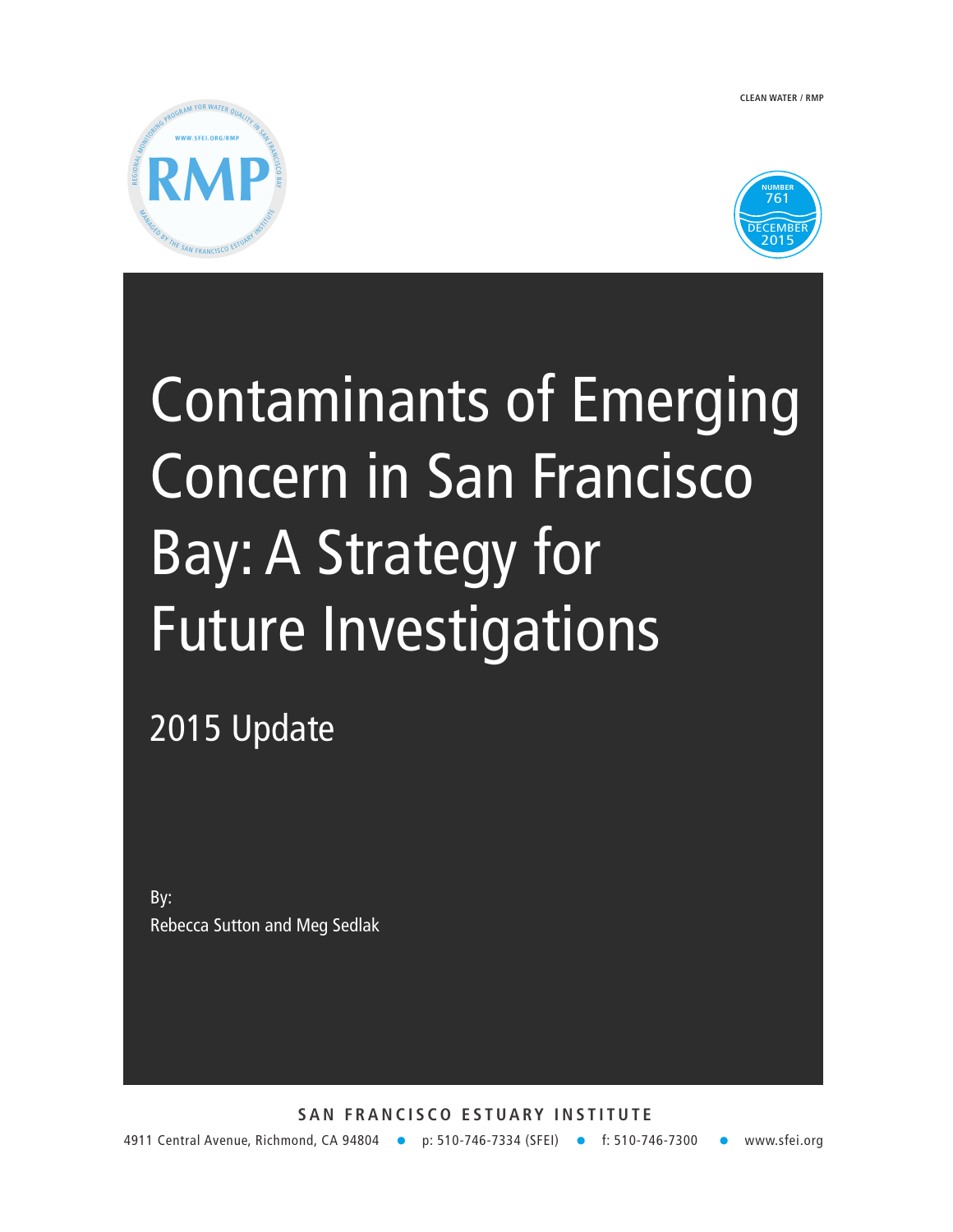THIS REPORT SHOULD BE CITED AS: Sutton, R. and Sedlak, M. 2015. Contaminants of Emerging Concern in San Francisco Bay: A Strategy for Future Investigations. 2015 Update. San Francisco Estuary Institute, Richmond, CA. Contribution # 761.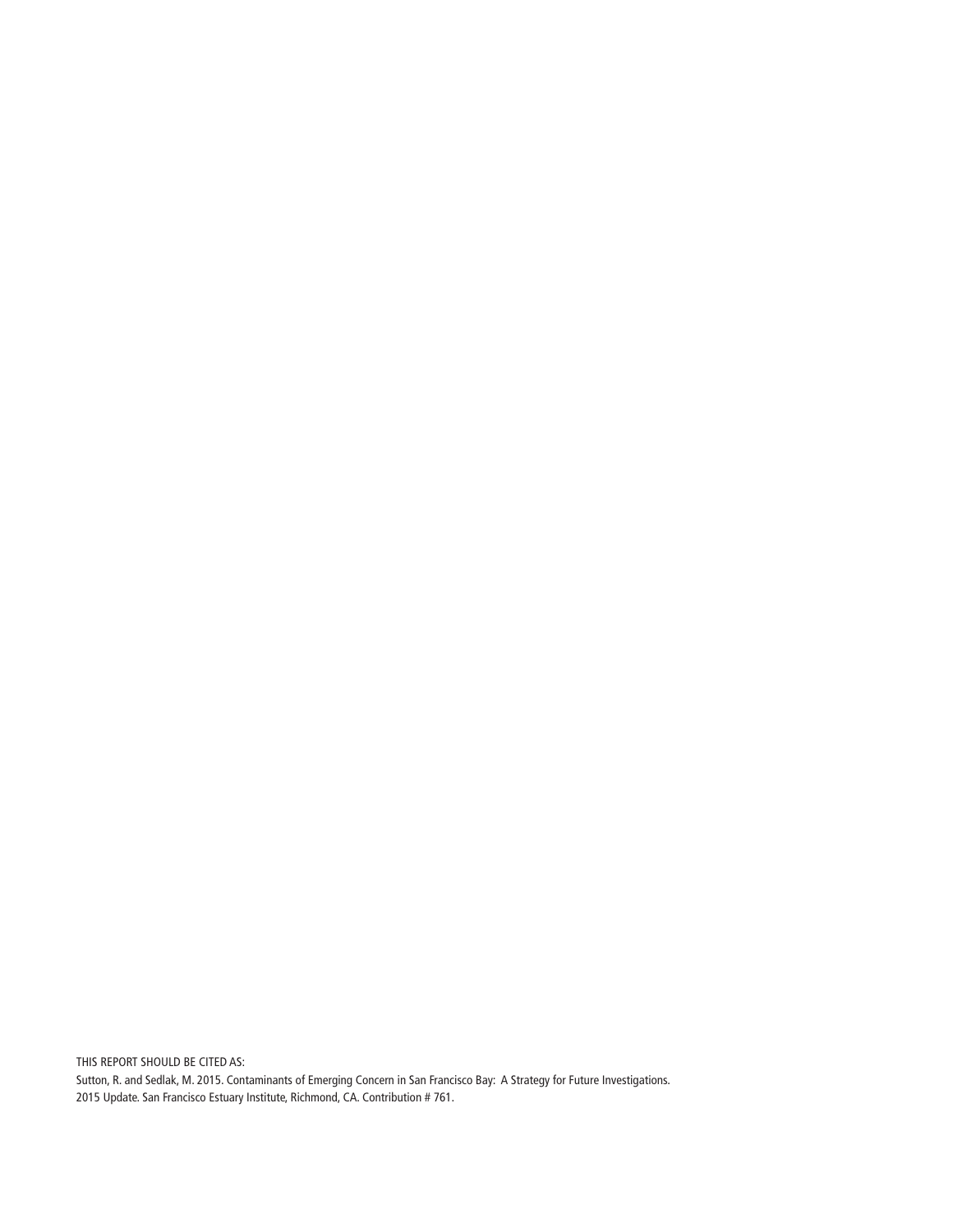# **Contaminants of Emerging Concern in San Francisco Bay:**

# **A Strategy for Future Investigations**

**2015 Update**

Rebecca Sutton & Meg Sedlak

RMP Contribution 761

2015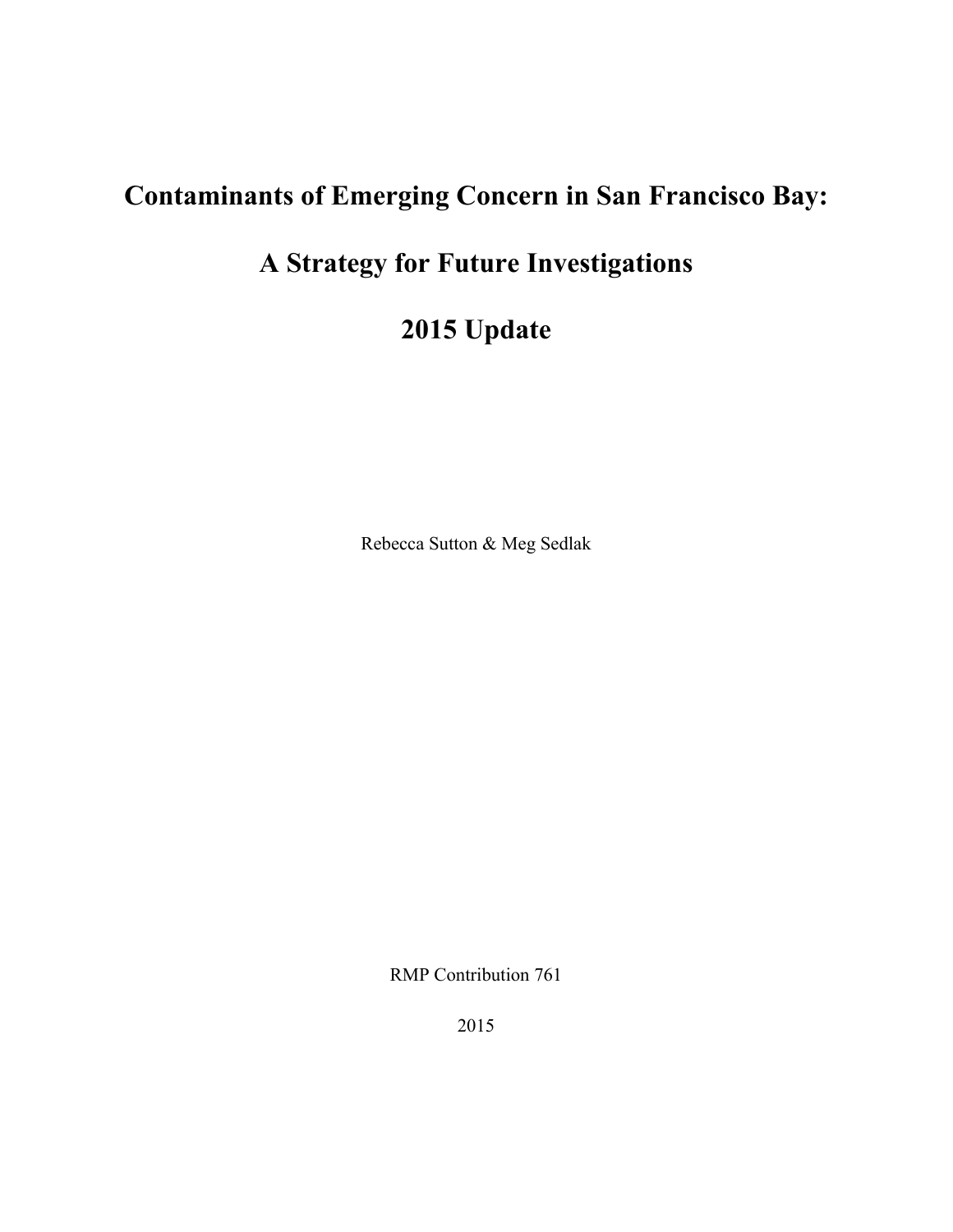#### **About this Update**

The Regional Monitoring Program for Water Quality in San Francisco Bay (RMP) has been investigating contaminants of emerging concern (CECs) since 2001. CECs can be broadly defined as synthetic or naturally occurring chemicals that are not regulated or commonly monitored in the environment but have the potential to enter the environment and cause adverse ecological or human health impacts.

The RMP Emerging Contaminants Workgroup (ECWG), established in 2006, includes representatives from RMP stakeholder groups, regional scientists, and an advisory panel of expert researchers that work together to address the workgroup's guiding management question – Which CECs have the potential to adversely impact beneficial uses in San Francisco Bay? The overarching goal of the ECWG is to develop cost-effective strategies to identify and monitor CECs to minimize impacts to the Bay.

To this end, the RMP published a CEC Strategy document in 2013 (Sutton et al. 2013). The strategy is a living document that guides RMP special studies on CECs, assuring continued focus on the issues of highest priority to the health of the Bay. A key focus of the strategy is a tiered risk and management action framework that guides future monitoring proposals. The strategy also features a multi-year plan indicating potential future research priorities.

This 2015 CEC strategy update features revised designations of CECs in the tiered risk and management action framework based on monitoring and research conducted since 2013. Brief summaries of relevant RMP findings are provided. In addition, a proposed multi-year plan for future RMP Special Studies on CECs is outlined. A full revision of the CEC strategy is anticipated in 2016.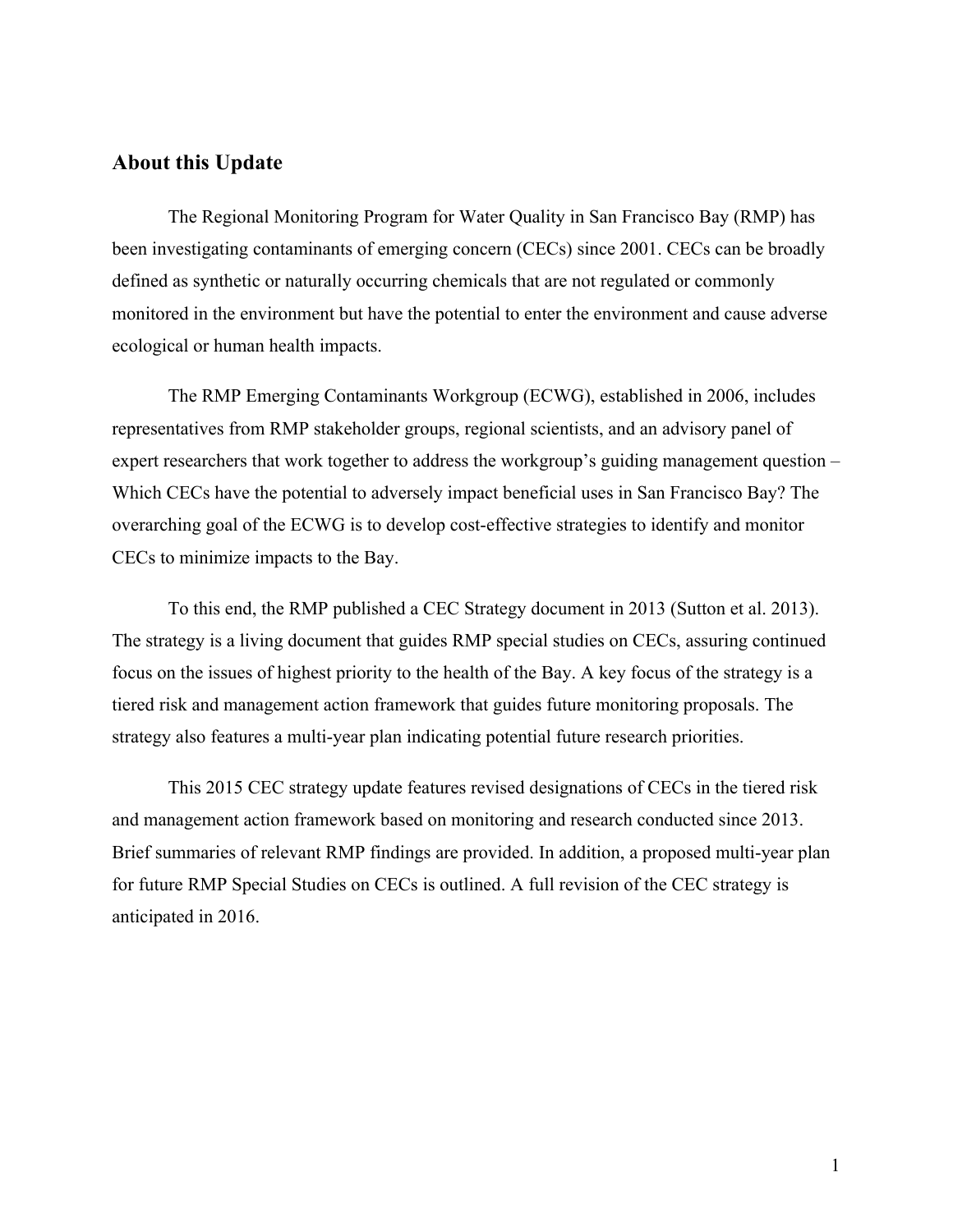#### **The RMP's Tiered Risk and Management Action Framework: 2015 Update**

The RMP assigns CECs monitored in Bay water, sediment, and wildlife to tiers in the program's risk and management action framework (framework in Table 1; CEC tier assignments in Table 2). The degree of concern associated with a particular chemical or chemical class guides both RMP monitoring and management actions, as outlined in Table 1. The criteria listed below were used for placement in each tier (Sutton et al. 2013).

**Tier I (Possible Concern)** – Uncertainty in measured or predicted Bay concentrations or toxicity thresholds suggest uncertainty in the level of effect on Bay wildlife.

**Tier II (Low Concern)** – Bay occurrence data or PECs suggest a high probability of no effect on Bay wildlife (i.e., Bay concentrations are well below toxicity thresholds and potential toxicity to wildlife is sufficiently characterized).

**Tier III (Moderate Concern)** – Bay occurrence data suggest a high probability of a low level effect on Bay wildlife (e.g., frequent detection at concentrations greater than the PNEC<sup>1</sup> or NOEC<sup>2</sup> but less than  $EC_{10}^3$  or another low level effects threshold).

**Tier IV (High Concern)** – Bay occurrence data suggest a high probability of a moderate or high level effect on Bay wildlife (e.g., frequent detection at concentrations greater than the  $EC_{10}$ ).

Updated assignments for CECs that have been monitored in the Bay through 2015 are provided in Table 2. A CEC is only assigned to a tier in the framework if it has been analyzed in Bay samples. Secondary factors that may impact tier assignments for each CEC include trends in use of the chemical or trends in Bay concentrations. The tier assignments for each CEC in this report were based on information available in 2015 and will be updated as new information on the potential risk of the CEC becomes available.

<sup>&</sup>lt;sup>1</sup> PNEC, predicted no effect concentration

 $2$  NOEC, no observed effect concentration

 $3 \text{ EC}_{10}$ , effect concentration where 10% of the population exhibits a response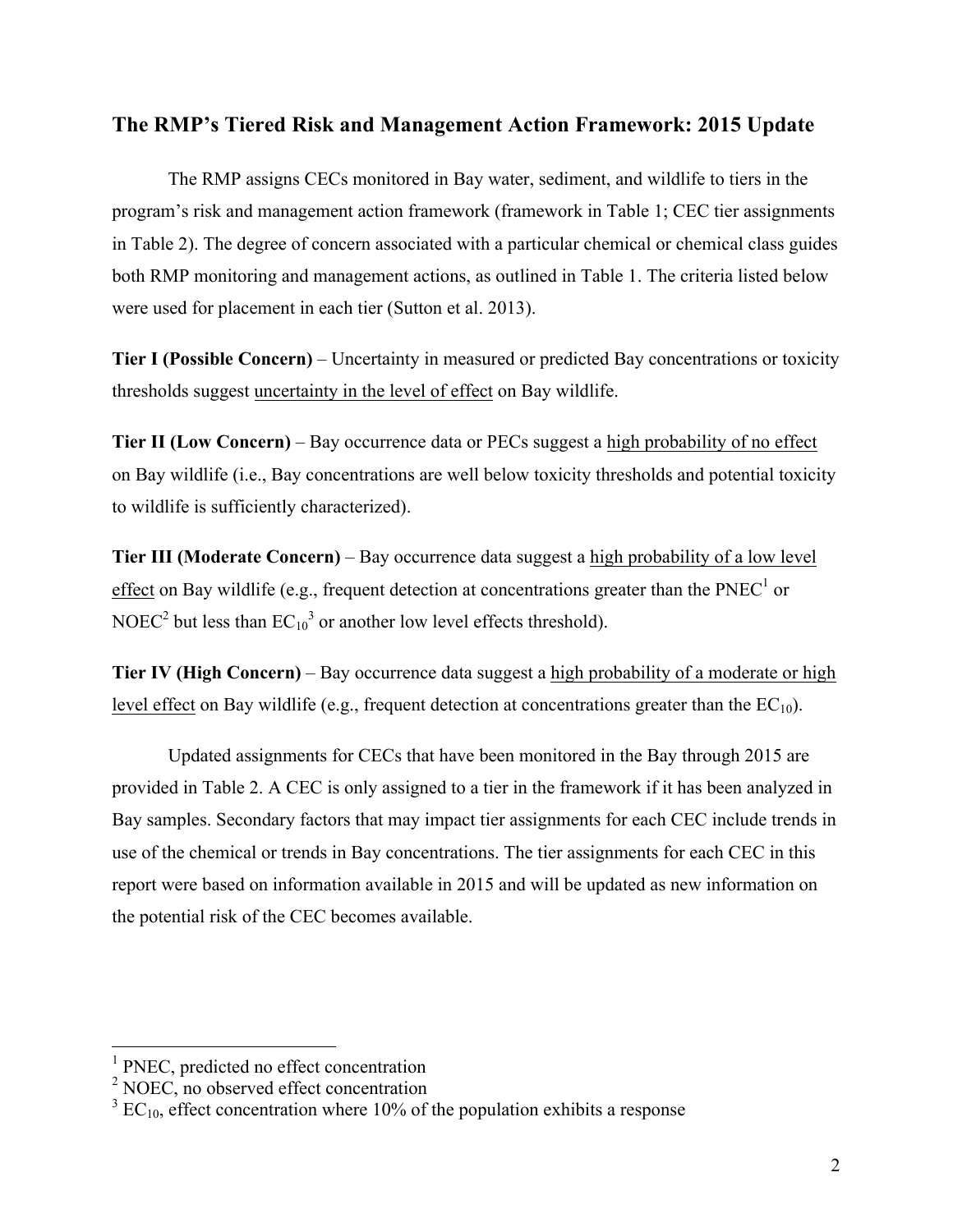#### **Table 1. The Conceptual Tiered Risk and Management Action Framework for San Francisco Bay.** See Sutton et al. 2013 for more information.

| <b>Risk Level Description</b>                                                                                                                                                                               | <b>Monitoring Strategy</b>                                                                                                                                                                                  | <b>Water Quality Management Actions</b>                                                                                                                                                                                                                                               |  |  |  |
|-------------------------------------------------------------------------------------------------------------------------------------------------------------------------------------------------------------|-------------------------------------------------------------------------------------------------------------------------------------------------------------------------------------------------------------|---------------------------------------------------------------------------------------------------------------------------------------------------------------------------------------------------------------------------------------------------------------------------------------|--|--|--|
| Tier IV (High Concern) - Bay occurrence data<br>suggest a high probability of a moderate or high<br>level effect on Bay wildlife                                                                            | Studies to support TMDL or alternative<br>management plan                                                                                                                                                   | $303(d)$ listing*<br>TMDL or alternative management plan*<br>Aggressive control/treatment actions for all controllable<br>sources                                                                                                                                                     |  |  |  |
| Tier III (Moderate Concern) – Bay occurrence<br>data suggest a high probability of a low level<br>effect on Bay wildlife                                                                                    | Consider including in Status and Trends<br>monitoring<br>Special studies of fate, effects, and sources,<br>pathways, and loadings                                                                           | Action plan/strategy<br>Aggressive pollution prevention<br>Low-cost control/treatment actions                                                                                                                                                                                         |  |  |  |
| Tier II (Low Concern) – Bay occurrence data or<br>predicted environmental concentrations suggest<br>a high probability of no effect on Bay wildlife                                                         | Discontinue or conduct periodic screening<br>level monitoring in water, sediment, or<br>biota<br>Periodic screening level monitoring for<br>chemical(s) detected in wastewater or<br>runoff to track trends | Low-cost source identification and control<br>Low-level pollution prevention<br>Track product use and market trends                                                                                                                                                                   |  |  |  |
| Tier I (Possible Concern) – Potential for<br>concerns or uncertainty in measured or<br>predicted Bay concentrations or toxicity<br>thresholds suggest uncertainty in the level of<br>effect on Bay wildlife | Screening level monitoring to determine<br>presence in water, sediment, or biota<br>Screening level monitoring for presence in<br>wastewater or runoff                                                      | Maintain (ongoing/periodic) effort to identify and prioritize<br>emerging contaminants of potential concern<br>Track international and national efforts to identify high priority<br><b>CECs</b><br>Develop biological screening methods and identify available<br>analytical methods |  |  |  |

\*Subject to Regional Water Quality Control Board action with public review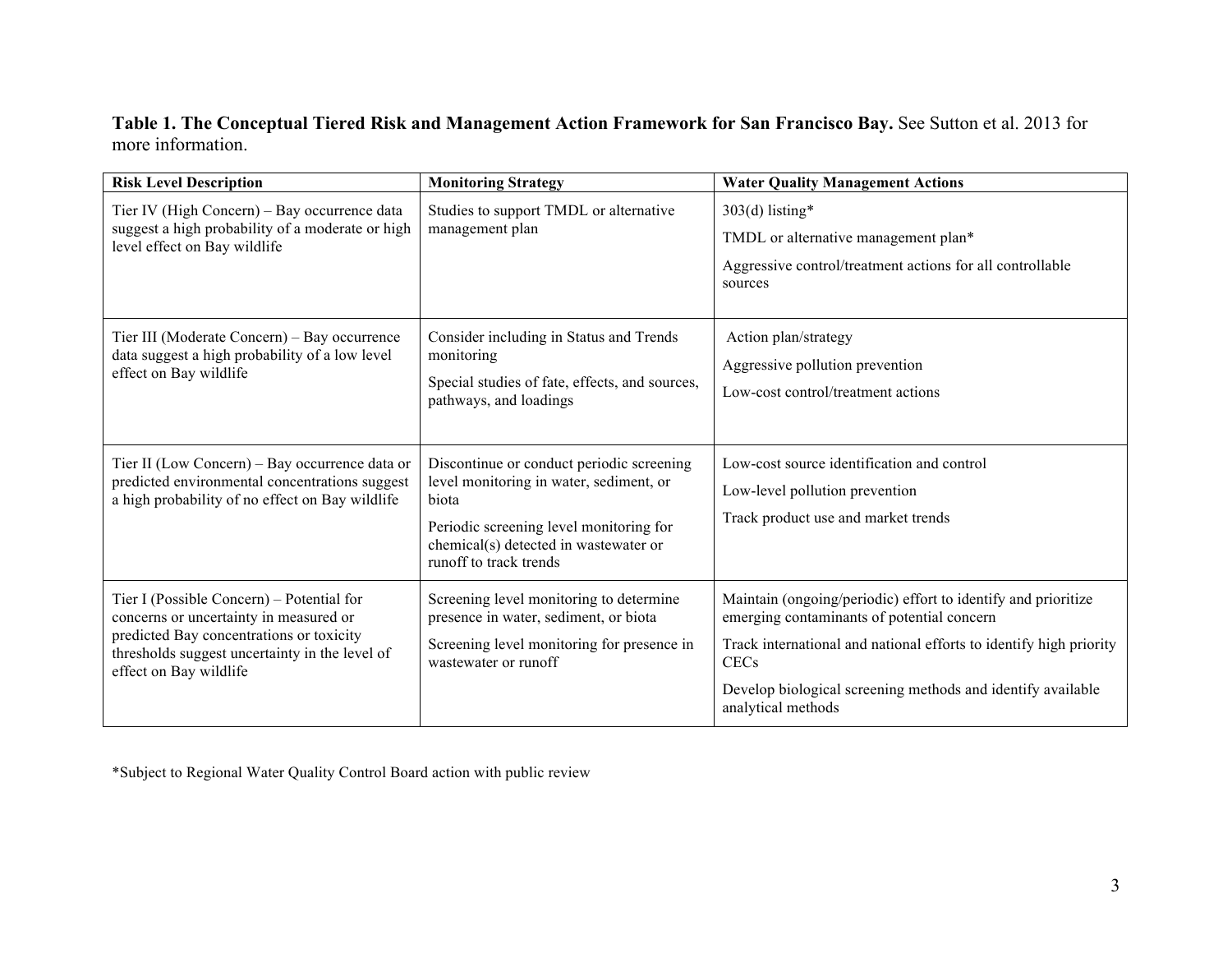| <b>Management Tier</b>        | <b>Contaminant/Class</b>                                  | <b>Rationale</b>                                                                                                                                                                                                                                                                                                                                                                      |  |  |  |  |
|-------------------------------|-----------------------------------------------------------|---------------------------------------------------------------------------------------------------------------------------------------------------------------------------------------------------------------------------------------------------------------------------------------------------------------------------------------------------------------------------------------|--|--|--|--|
| Tier III: Moderate<br>Concern | <b>PFOS</b>                                               | Bird egg concentrations have been greater than PNEC and are<br>currently in the range of concentrations linked to reproductive effects<br>in wild birds; high concentrations in seal blood; high volume use of<br>precursors                                                                                                                                                          |  |  |  |  |
|                               | Fipronil                                                  | Sediment concentrations are in the range of toxicity thresolds for<br>degradates; use is high and increasing in urban areas                                                                                                                                                                                                                                                           |  |  |  |  |
|                               | Nonylphenols,<br>Nonylphenol ethoxylates                  | Bay concentrations below most toxicity thresholds; possible impacts<br>on larval barnacle settlement; possible synergistic effects with<br>pyrethroids; estrogenic activity; previously high volume use may be<br>decreasing                                                                                                                                                          |  |  |  |  |
|                               | <b>PBDEs</b>                                              | Concentrations in Bay wildlife and sediment have decreased over time,<br>though detections remain at levels of potential concern for benthic<br>organisms and fish; tern egg concentrations are below toxicity<br>threshold; sport fish concentrations are below CA fish contaminant<br>goal; possible blood/immune system impacts on seals; production and<br>use phased out in U.S. |  |  |  |  |
|                               | Pyrethroids                                               | Detected infrequently and in low concentrations in Bay sediment; of<br>concern in watersheds, as tributary sediment concentrations are<br>comparable or higher than toxicity thresholds; previously high volume<br>use may be decreasing; lower impact professional application methods<br>have been prescribed via state regulations                                                 |  |  |  |  |
| Tier II: Low Concern          | Pharmaceuticals,<br>Personal care product<br>ingredients* | Concentrations below toxicity thresholds, toxicity to aquatic species<br>sufficiently characterized                                                                                                                                                                                                                                                                                   |  |  |  |  |
|                               | <b>HBCD</b>                                               | Concentrations are low; reduction in use anticipated worldwide                                                                                                                                                                                                                                                                                                                        |  |  |  |  |
|                               | PBDD/Fs                                                   | Low concentrations; synthetic sources declining with PBDE phase-out                                                                                                                                                                                                                                                                                                                   |  |  |  |  |

**Table 2. Current status of CECs in the tiered risk and management action framework for San Francisco Bay, 2015.**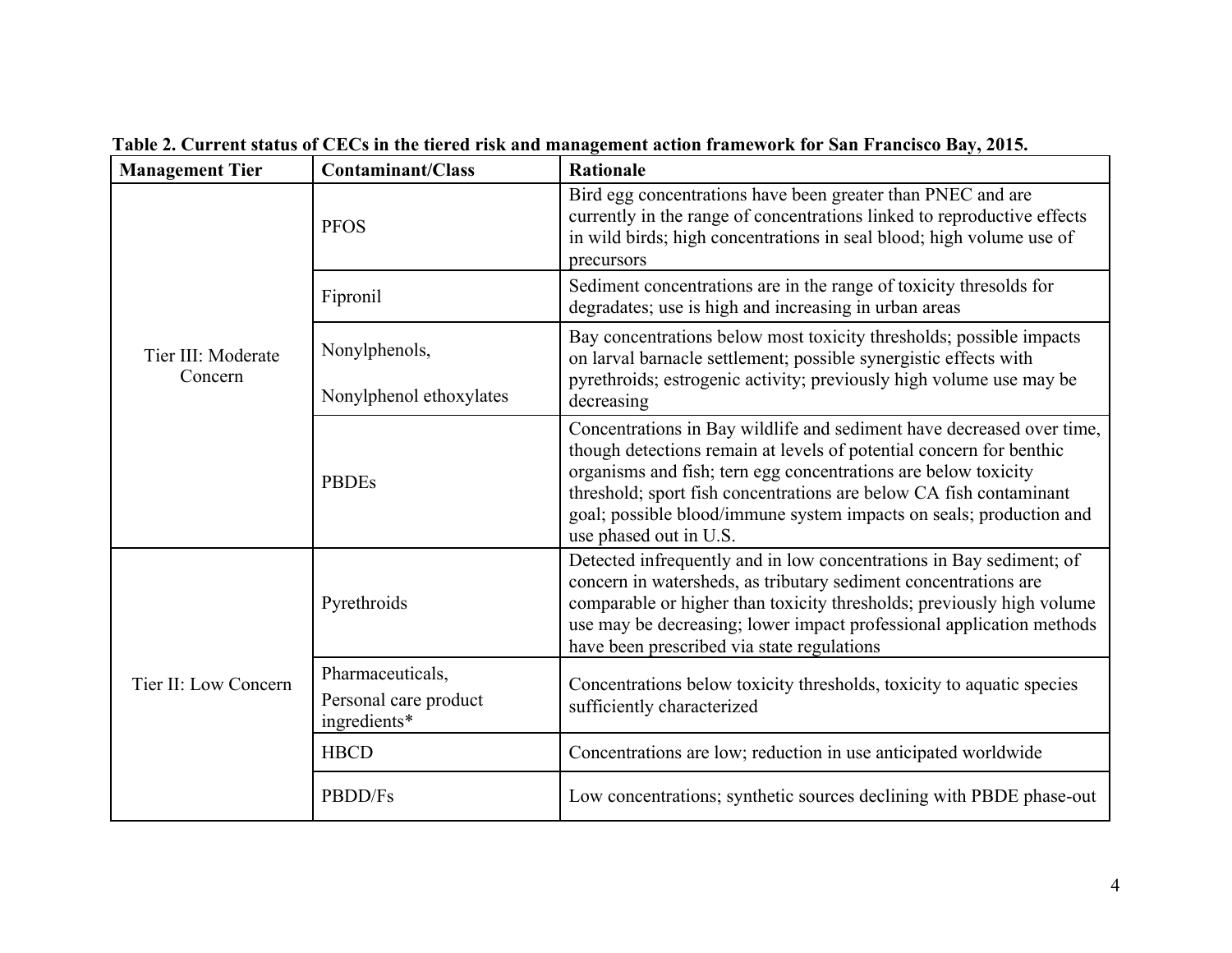|                          | <b>Alternative Flame Retardants</b><br>(organophosphates including<br>TPhP, hydrophobic<br>brominated and hydrophobic<br>chlorinated [Dechlorane-type]<br>compounds and metabolites) | Detection of several in water, sediment, and/or tissue; limited toxicity<br>data for aquatic species; endocrine disrupting properties;<br>additive/synergistic exposure effects unknown; high volume use or<br>potentially increasing use as PBDE replacements                                                                            |  |  |  |  |  |  |
|--------------------------|--------------------------------------------------------------------------------------------------------------------------------------------------------------------------------------|-------------------------------------------------------------------------------------------------------------------------------------------------------------------------------------------------------------------------------------------------------------------------------------------------------------------------------------------|--|--|--|--|--|--|
|                          | Bisphenol A                                                                                                                                                                          | Analyzed but not detected in surface waters $(< 2500$ ng/L) or<br>sediments (< 2600 ng/g), PNEC=60 ng/L                                                                                                                                                                                                                                   |  |  |  |  |  |  |
|                          | Bis(2-ethylhexyl) phthalate<br>(BEHP or DEHP)                                                                                                                                        | Sediment concentrations in the same range as low apparent effects<br>threshold (but threshold not directly linked to DEHP)                                                                                                                                                                                                                |  |  |  |  |  |  |
|                          | Butylbenzyl phthalate (BBzP)                                                                                                                                                         | Sediment concentrations exceed low apparent effects threshold<br>(threshold not directly linked to BBzP or effects in macrobenthos)                                                                                                                                                                                                       |  |  |  |  |  |  |
| Tier I: Possible Concern | PFASs other than PFOS                                                                                                                                                                | Detection of several compounds in Bay matrices; indications of<br>contamination with as-yet unidentified PFASs; indications of<br>increasing levels of PFOA and short-chain PFAS, the latter likely due<br>to increasing use; possible impacts to marine mammals from PFOA;<br>toxicity to aquatic species not sufficiently characterized |  |  |  |  |  |  |
|                          | Short-chain chlorinated<br>paraffins                                                                                                                                                 | Concentrations below toxicity thresholds; uncertainties in toxicity<br>data; high volume use                                                                                                                                                                                                                                              |  |  |  |  |  |  |
|                          | Other pesticides**                                                                                                                                                                   | Concentrations below toxicity thresholds; uncertainty in toxicity to<br>Bay wildlife                                                                                                                                                                                                                                                      |  |  |  |  |  |  |
|                          | Single-walled carbon<br>nanotubes                                                                                                                                                    | Not detected; toxicity information not available                                                                                                                                                                                                                                                                                          |  |  |  |  |  |  |
|                          | Microplastics                                                                                                                                                                        | Detected in Bay surface water; uncertainty in toxicity to Bay wildlife                                                                                                                                                                                                                                                                    |  |  |  |  |  |  |
|                          | Newly identified tissue<br>contaminants<br>(2,2'-dichlorobenzil,<br>dichloroanthracenes, 4-tert-<br>butylamphetamine, methyl triclosan)                                              | Detected in Bay tissue samples via non-targeted analysis; uncertainties<br>in toxicity data                                                                                                                                                                                                                                               |  |  |  |  |  |  |

\*For full list of PPCPs considered in this group see Klosterhaus et al. 2013a, Appendix Tables B1 and B2

\*\*For full list of pesticides considered in this classification see Klosterhaus et al. 2013a, Appendix Table B6.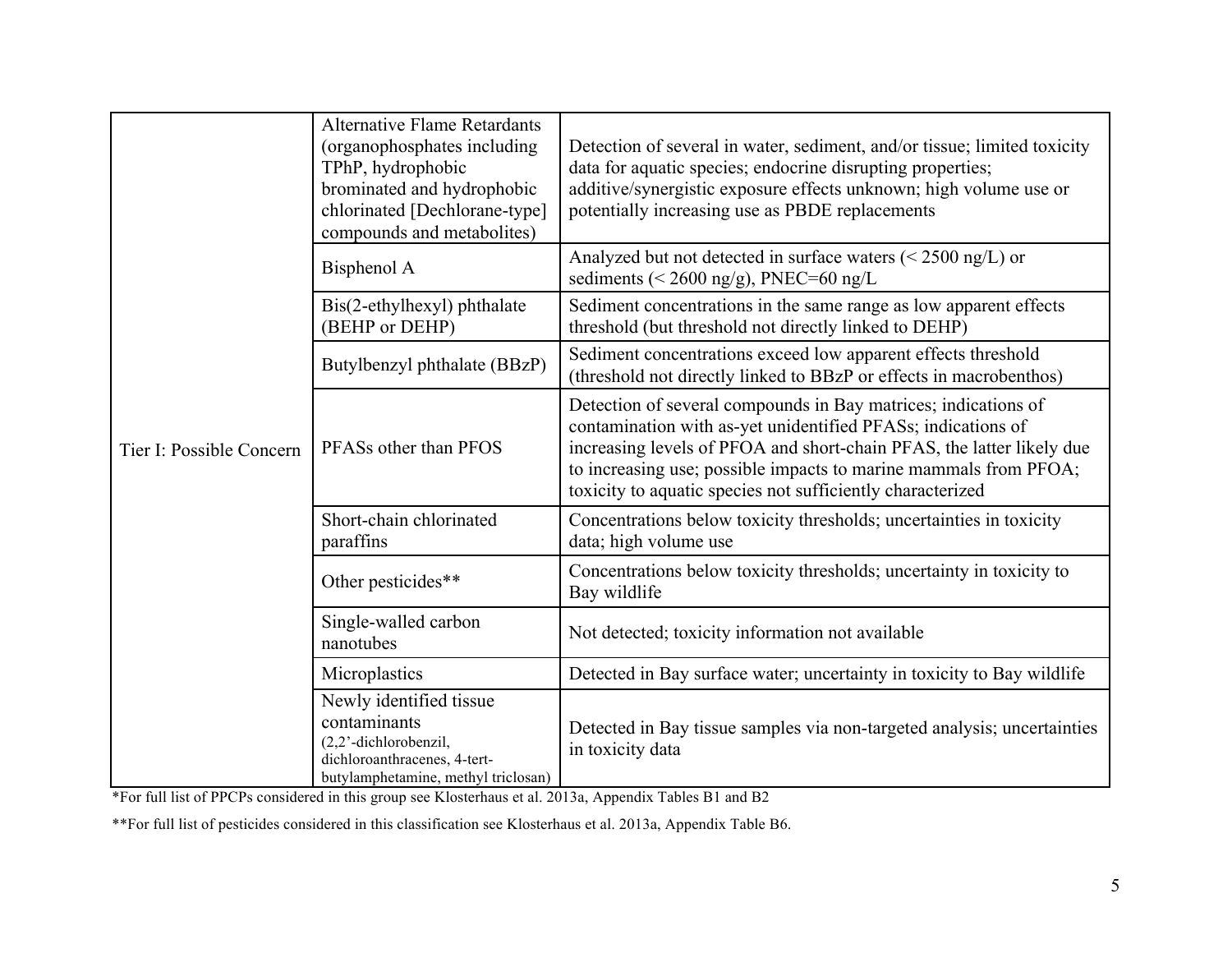#### **RMP CEC Tier Assignments: Recent Findings**

Summarized below are relevant recent findings relating to contaminants assigned to the RMP's tiered risk and management action framework for CECs. These include moderate concern (Tier III) contaminants PFOS, fipronil, and PBDEs; low concern (Tier II) contaminant HBCD; and possible concern (Tier I) contaminants alternative flame retardants, PFASs other than PFOS, microplastics, and specific tissue contaminants newly identified via non-targeted analysis. The latter two groups, microplastics and newly identified tissue contaminants, represent the only significant changes to the tiered framework.

At this time, no CECs are considered to be a high concern (Tier IV) for the Bay. For information on contaminants assigned to tiers but not discussed in this update, see Sutton et al. (2013).

#### **PFOS (Tier III, Moderate Concern) and other PFASs (Tier I, Possible Concern)**

The RMP has analyzed bivalves, sport and prey fish, bird eggs, and seals for PFOS. Low to nondetectable PFOS concentrations have been observed in Bay bivalves (Dodder et al. 2014) and sport fish (Davis et al. 2012). For example, of the 21 fish analyzed, only 4 had detectable concentrations with a maximum concentration of 18 ppb. California has not established consumption guidelines; however, the Minnesota Department of Public Health has established fish consumption guideline of no restrictions for consumption of fish containing less than 40 ppb.

In contrast, concentrations of PFOS in bird egg and harbor seal blood are quite high relative to other monitoring sites around the world. Concentrations of PFOS in South Bay bird eggs have declined from approximately 1,200 ppb (2006/2009) to 390 ppb (2012). Although bird egg concentrations have declined below the PNEC of 1,000 ppb (Newsted et al. 2005), they remain at levels that have shown impaired hatchling success in tree swallows in Minnesota (Custer et al. 2012).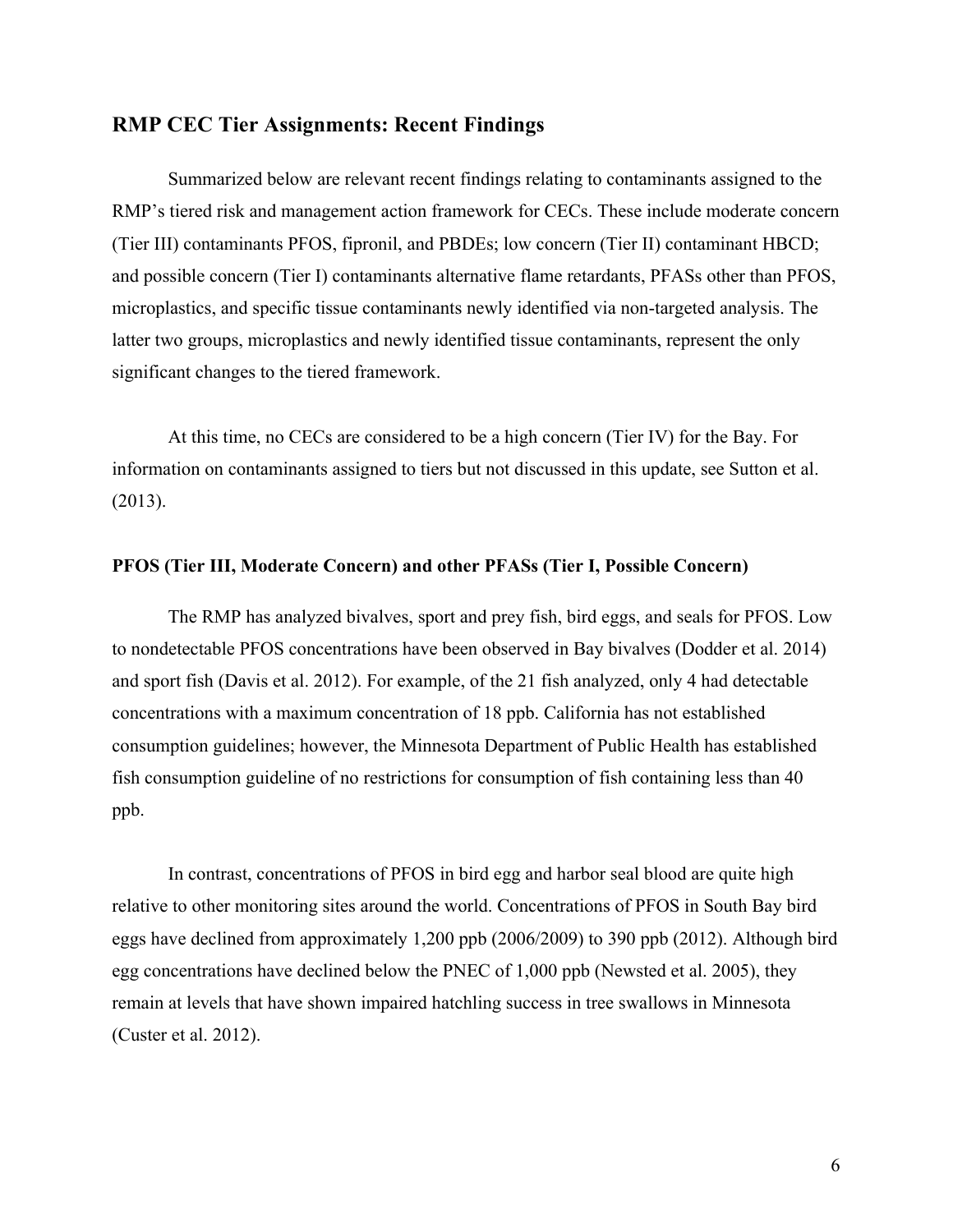Similarly, concentrations of PFOS in seal blood have also declined from approximately 1,000 ppb (2004) to 350 ppb (2014). There are few studies of the toxicological effects of perfluorinated compounds on marine mammals; however, PFOS studies in other mammals suggest that these concentrations may be of concern.

For these reasons, PFOS remains a moderate concern (Tier III CEC) for the Bay.

The RMP also tracks a number of related poly and perfluoroalkyl substances (PFASs). A key member of this chemical family, perfluorooctanoic acid (PFOA) is a full fluorinated eightchain-carbon molecule (also referred to as C8 compound). Historically, PFOA was widely used in such diverse applications as the manufacture of fluoropolymers (e.g., Teflon), stain/water repellant coatings for textiles and food packaging, and fire-fighting foams. Some PFAS precursor compounds, such as the fluorotelomer alcohols, can break down to PFOA. Eight major manufacturers of PFOA agreed to phase-out production of PFOA by 2015, replacing it with shorter chained compounds such as C6 and C4 that are thought to be less bioaccumulative and toxic.

An independent science panel found that there was a probable link between PFOA exposure and high cholesterol, ulcerative colitis, thyroid disease, testicular cancer, kidney cancer, and pregnancy-induced hypertension (C8 Panel). The Office of Health Hazard Exposure and Assessment is currently considering listing PFOA and PFOS as Proposition 65 reproductive or developmental toxicants.

The RMP has analyzed water, sediment, bivalves, sport and prey fish, bird eggs, and seals for PFOA as well as some of the shorter chained C6, C5 and C4 PFASs. In addition, PFOA and the shorter chained PFASs have been monitored in Bay Area effluent and storm water (Houtz and Sedlak 2012, Houtz et al. in preparation, Sedlak et al. submitted). PFOA concentrations are generally an order of magnitude lower in biota than PFOS concentration (Sedlak and Greig 2012; Sedlak et al. submitted). However, in some animals, concentrations of PFOA, unlike PFOS, are not declining (Sedlak et al. submitted).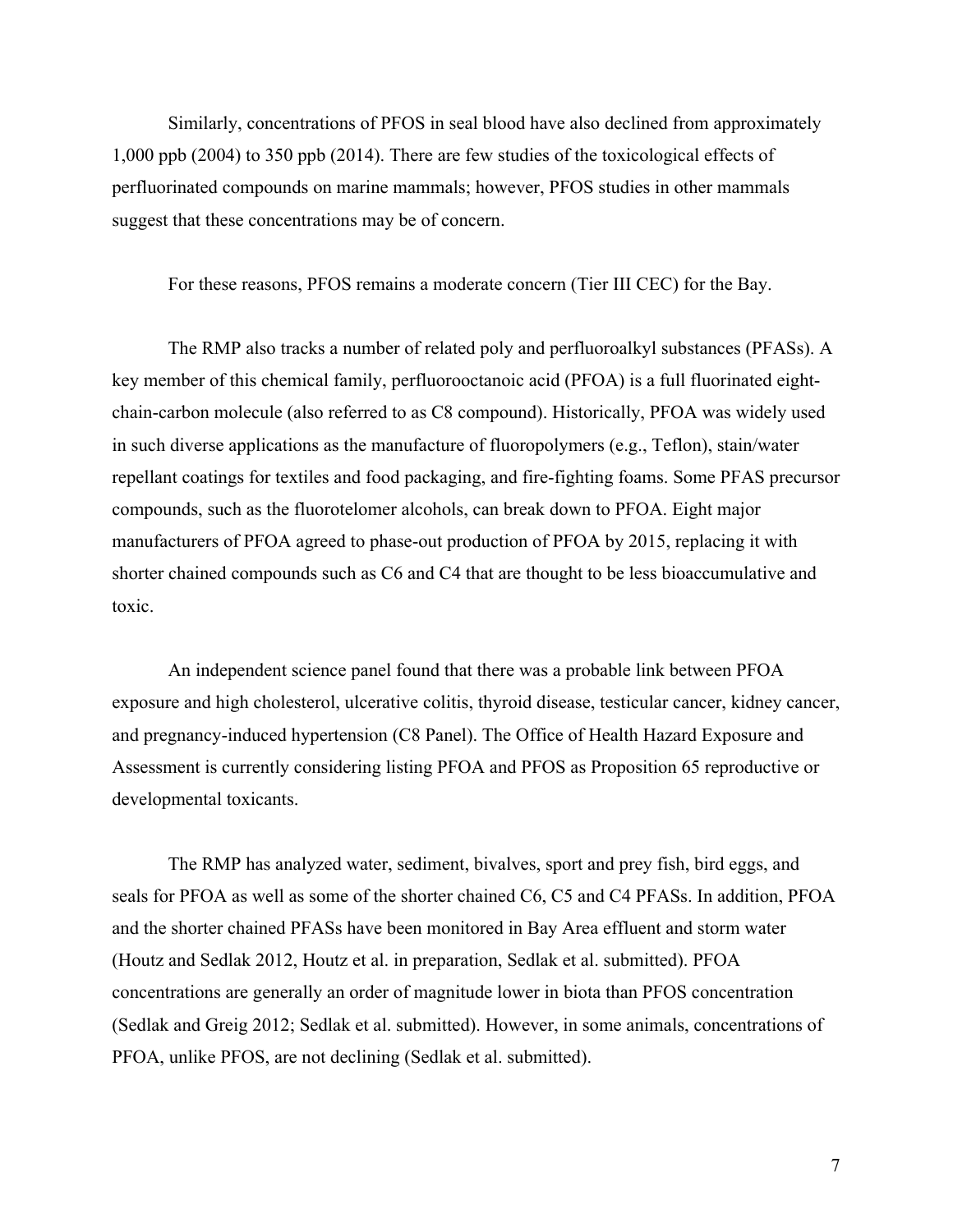Many PFASs in Bay Area stormwater, effluent, and Bay sediment remain uncharacterized (Houtz and Sedlak 2012, Higgins et al. 2005, Houtz et al. in preparation). In a study of Bay Area stormwater runoff, up to 60 percent of the total perfluorinated compounds were unidentified. Similar percentages of unidentifiable perfluorinated compounds were observed in effluent from eight Bay Area wastewater treatment facilities.

Little information exists regarding the environmental toxicity of precursors and the shorter-chained PFASs. As a result, this class of chemicals is considered a possible concern (Tier I contaminant) for the Bay.

#### **Fipronil and Degradates (Tier III, Moderate Concern)**

Fipronil, a broad-spectrum insecticide of particular concern due in part to growing urban uses, has been detected in Bay sediment and urban creeks. Observed concentrations of fipronil and its degradation products in sediment have exceeded effect thresholds on occasion, suggesting these compounds may pose risks to Bay aquatic life. The 2014 sediment monitoring data featured detections of one degradate at levels comparable to a toxicity threshold reported by Maul et al. (2008), indicating its designation as a moderate concern (Tier III contaminant) for the Bay is still warranted.

The RMP has funded a study in 2016 that will provide key information on this pesticide in wastewater, including the effects of secondary and more advanced treatment on concentrations of fipronil and its degradates.

#### **PBDEs (Tier III, Moderate Concern)**

A major success story for the Bay, RMP scientists published a study documenting declines in a toxic flame retardant family, polybrominated diphenyl ethers (PBDEs), in wildlife and sediment following an industry phase-out and state ban (Sutton et al. 2015). The study expanded on trends first described in a more detailed RMP report summarizing the state of the science on PBDEs in San Francisco Bay (Sutton et al. 2014). More recent Status and Trends monitoring results are consistent with continuing declines of PBDEs.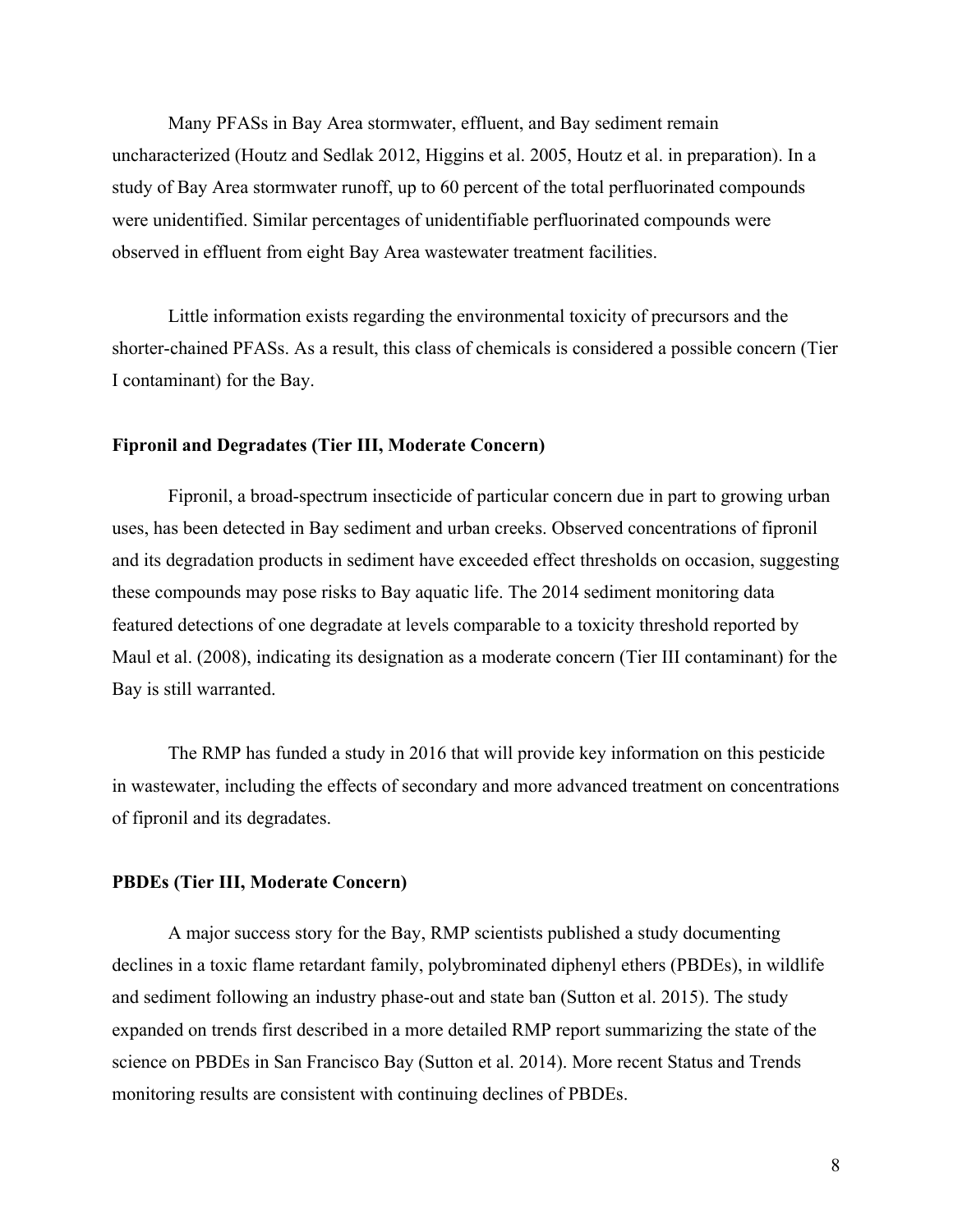Despite the declining levels in sediment and biota (Sutton et al. 2015) and reduced concern with respect to sport fish consumption (Sutton et al. 2014) and adverse effects in bird populations (Sutton et al. 2014), the potential for low-level risks for seals, fish, and benthic organisms described in Sutton et al. (2014) have led to the classification of PBDEs as a moderate concern (Tier III) contaminant for the Bay.

### **Alternative Flame Retardants (Tier I, Possible Concern) including HBCD (Tier II, Low Concern)**

Manufacturers now use alternative, non-PBDE flame retardants in their products to meet flammability standards. Recent changes to California's flammability standards have reduced the use of flame retardants in some consumer goods, which may result in lower levels of contamination in the Bay. Nevertheless, preliminary results from the most recent RMP study of Bay water, sediment, stormwater, treated wastewater, harbor seals, and bivalves indicate many of these alternatives are present in the Bay. Samples were collected in 2013 and 2014 and were tested for 15 phosphate flame retardants, 6 phosphate flame retardant metabolites, 25 hydrophobic, brominated flame retardants, and 21 hydrophobic, chlorinated (Dechlorane-type) flame retardants. Samples were also tested for 20 PBDE congeners.

One flame retardant, triphenyl phosphate, was detected in Bay water at concentrations that at a few sites were comparable to a conservative toxicity threshold for marine ecosystems (ECHA 2014). Other phosphate flame retardants were present at levels significantly lower than aquatic toxicity thresholds, where available.

However, for most of these chemicals, the risks are unknown due to a lack of information on toxicity. While some aquatic toxicity thresholds exist, few sediment thresholds have been established, and there is particularly little information on risks posed to marine mammals. Many of these flame retardant chemicals have been found to have endocrine disrupting properties in laboratory tests, but potential risks to Bay wildlife are not well understood. Lack of ecotoxicity information is a concern, particularly because the effects of long-term exposure to low levels of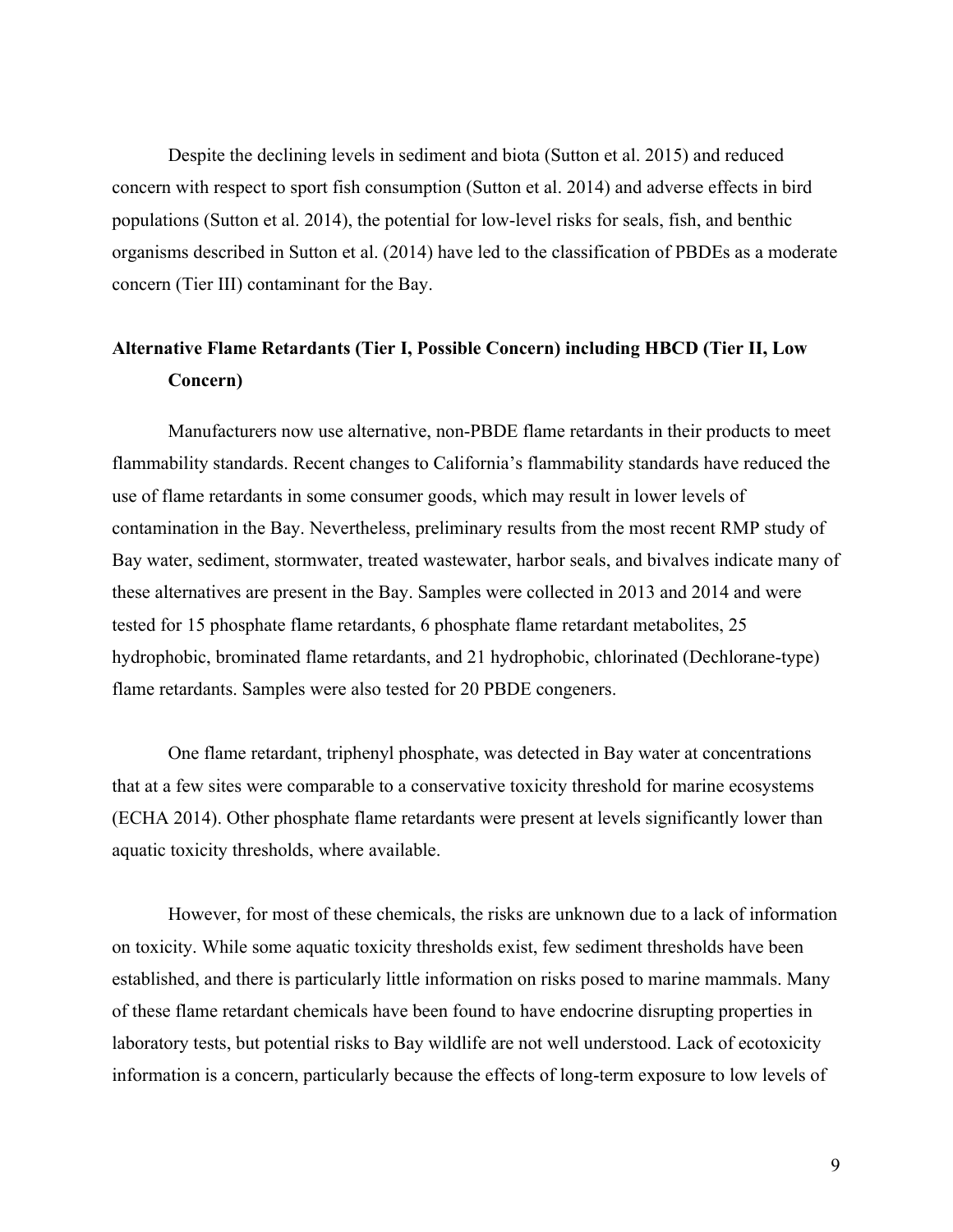these contaminants are largely unknown. In addition, the effects of exposure to multiple phosphate flame retardants have not been examined.

In general, a lack of information on toxicity has resulted in the designation of alternative flame retardants as possible concern (Tier I) contaminants for the Bay.

One exception is HBCD, a brominated flame retardant detected at low levels in sediment and wildlife, and considered a low concern (Tier II) contaminant for the Bay. HBCD concentrations were comparable to or lower than those measured in biota in other ecosystems (reviewed in Klosterhaus et al. 2012). Levels in wildlife were also significantly lower than toxicity thresholds reported in the literature (reviewed in Sutton et al. 2013). HBCD is a high production volume chemical; however, reductions in use are expected as a result of its addition to the Stockholm Convention list of banned persistent organic pollutants, albeit with a five-year phase-out period for use in polystyrene building insulation.

#### **Microplastics (Tier I, Possible Concern)**

Motivated by recent state and federal efforts to ban microbeads in personal care products, the RMP funded a study to characterize Bay surface waters and wastewater treatment plant effluents for microplastic contaminants. Microplastic is a term used to describe fragments of plastic that are 5 mm or smaller. Nine Central and South Bay surface water samples were collected and samples of effluent were collected from eight facilities discharging to the Bay. Microplastics in samples were characterized by size, type, and abundance.

Preliminary results from this survey will be presented at the State of the Estuary Conference in September. Microplastics were widely detected in the Central and South Bays, and found at levels higher than other water bodies near highly urbanized regions of the U.S. (Erikson et al. 2013; Yonkos et al. 2014). Bay WWTPs were found to discharge microplastics at levels higher than New York WWTPs (Chaskey et al. 2014). The monitoring data do not suggest a difference in the concentration of microplastics in effluent for WWTPs employing secondary vs. advanced secondary treatment. Fragments and fibers were seen in the greatest abundance in both Bay surface water and effluent. Microbeads in personal care products, a recent policy focus,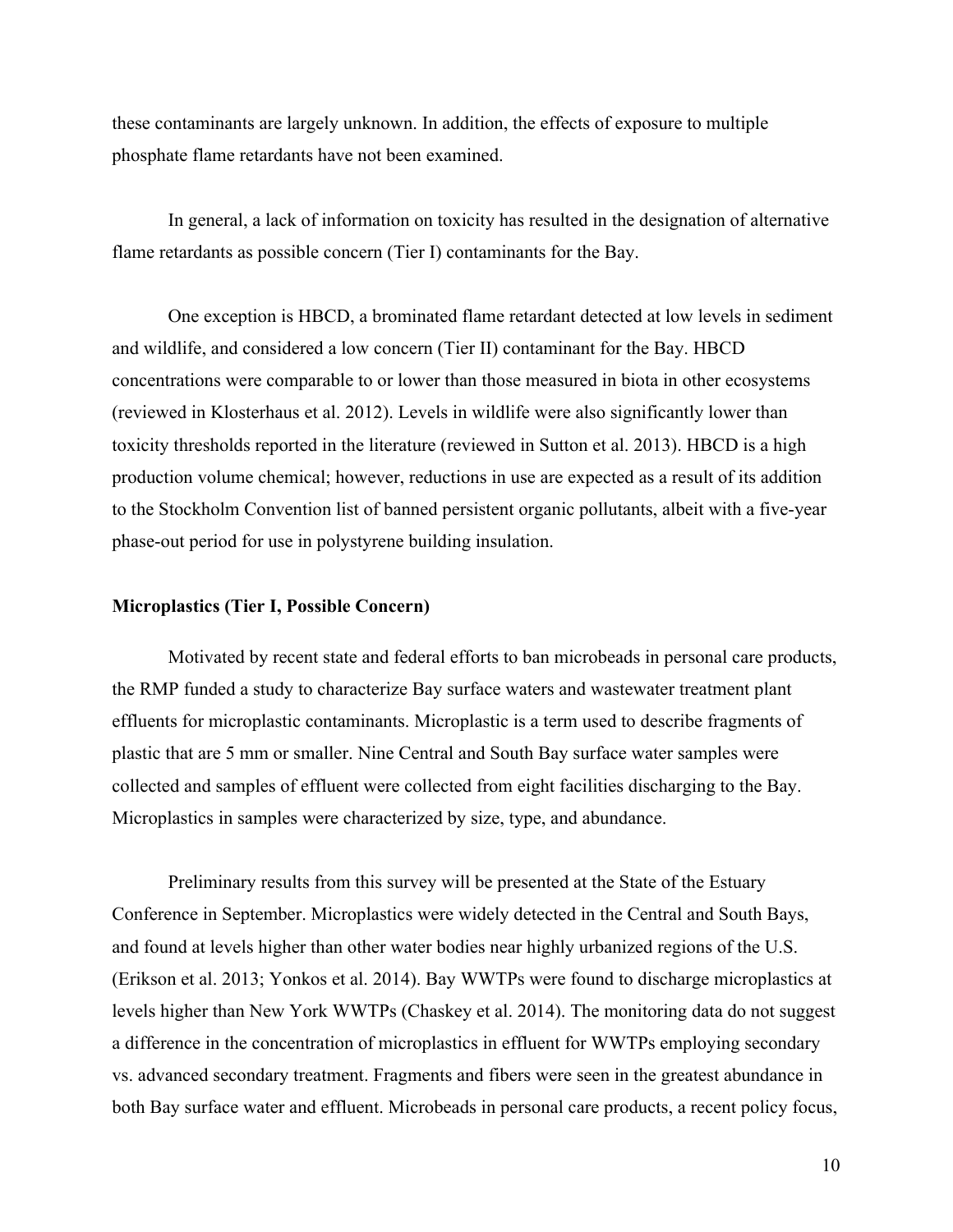consist primarily of small plastic fragments, and to a lesser extent the more iconic, colorful, bead-like small pellets; our findings indicate microbeads can be found in the Bay, and are likely discharged via treated wastewater.

Microplastic contamination of aquatic ecosystems is associated with a number of potential concerns. Due to the hydrophobic properties of the plastic material, persistent organic chemicals including polycyclic aromatic hydrocarbons (PAHs), polychlorinated biphenyls (PCBs), polybrominated diphenyl ethers (PBDEs), dioxins, and pesticides such as DDT have been shown to preferentially sorb to microplastics (Seltenrich 2015). Lower trophic organisms can mistake microplastics for food; ingestion can lead to physical harm, exposure to sorbed contaminants, and bioaccumulation of microplastics in higher trophic organisms (Fendall and Sewell 2009; Desforges et al. 2015; Seltenrich 2015).

However, no clear toxicity thresholds exist for this contaminant, leading to its assignment as a possible concern (Tier I contaminant) for San Francisco Bay.

#### **Newly Identified Tissue Contaminants (Tier I, Possible Concern)**

San Francisco Bay wildlife were tested for previously unmonitored contaminants using a non-targeted analysis that screens mainly for long-lived, fat-soluble, chlorine and bromine-rich chemicals. Bay mussels and harbor seals contained five contaminants not previously identified in Bay wildlife, and for which toxicity is largely unknown: 2,2'-dichlorobenzil, 9,10 dichloroanthracene and a similar, unspecified dichloroanthracene, 4-tert-butylamphetamine, methyl triclosan (Sutton and Kucklick 2015).

The RMP has detected the parent amphetamine compound in previous Bay studies, but has not targeted 4-tert-butylamphetamine for analysis. Similarly, while a few studies have characterized triclosan contamination in the Bay, relatively little information exists for methyl triclosan. The chemicals identified in this study have been the subject of little or no targeted tissue monitoring elsewhere in the world, and have not been identified in non-targeted studies of wildlife in other areas, with the exception of dichloroanthracenes observed in freshwater species exposed to combustion byproducts (Myers et al. 2014).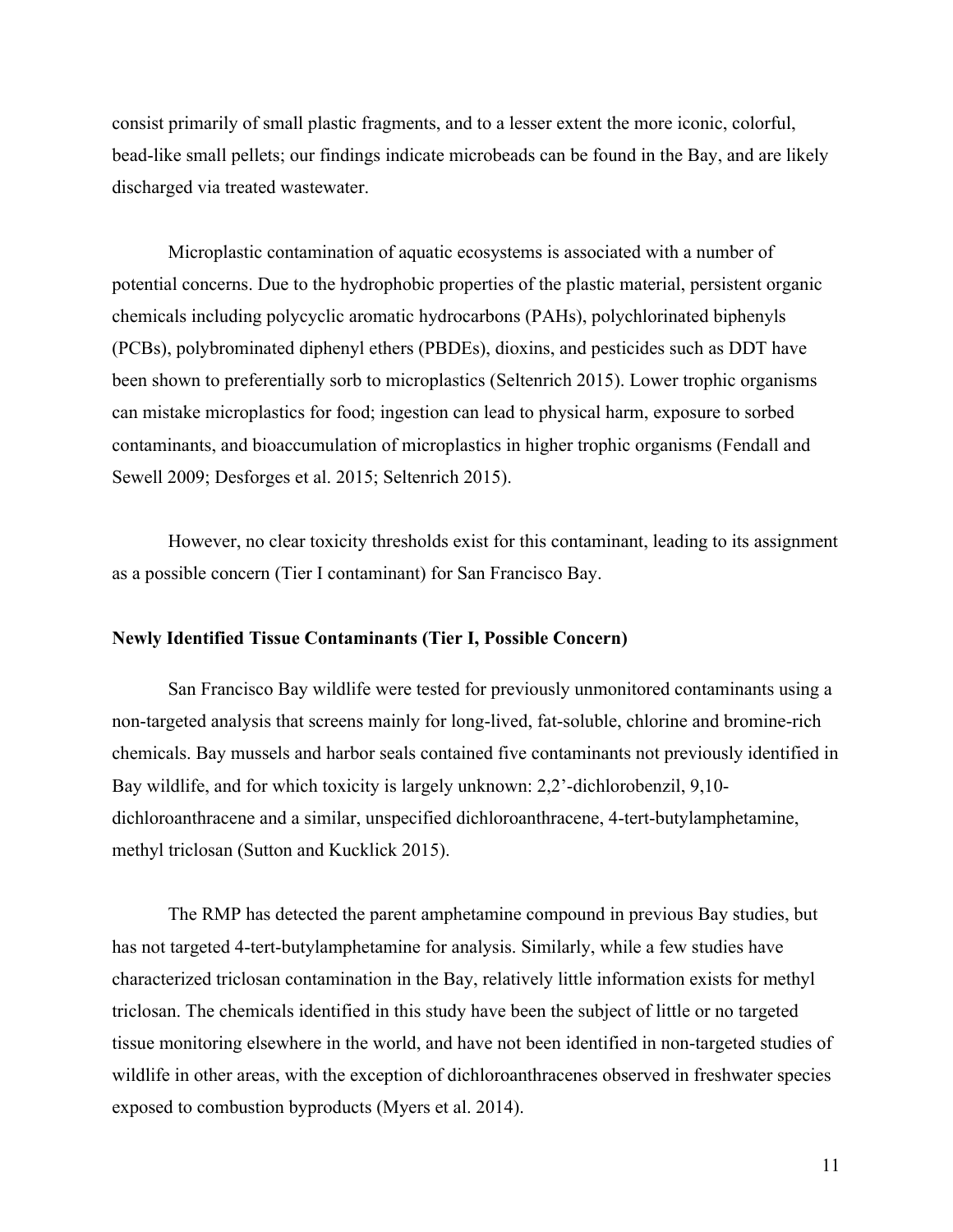Relevant toxicity thresholds have not been established for these contaminants, so they have been designated a possible concern (Tier I contaminant) for San Francisco Bay.

The non-targeted analysis of tissue samples revealed that most of the Bay chemical contamination was from high priority contaminants that the RMP already monitors, such as PCBs, or closely related compounds. An RMP Special Study for 2016 will employ a similar method to identify previously unmonitored, water-soluble contaminants in the Bay.

#### **RMP CEC Multi-Year Plan**

Assembled below are recommended studies that have grown out of the RMP's CEC strategy, structured as a multi-year research plan (Tables 3-6). Given the breadth of the program, a summary table is provided (Table 3) in combination with tables providing more detailed descriptions of: a) studies on moderate concern contaminants (Tier III; Table 4); b) studies on possible or low concern (Tiers I & II) or newly monitored contaminants (Table 5); and nontargeted and other studies (Table 6). The multi-year plan focuses on RMP Special Studies, but also provides information on Status and Trends and other RMP monitoring efforts relevant to CECs, along with external, pro bono collaborations.

Special Studies are primarily designed in response to the RMP priority question for emerging contaminants:

1. What emerging contaminants have the potential to adversely impact beneficial uses of the Bay?

The purpose of this multi-year plan is to guide program management. These recommendations will be revisited and revised each year as part of the RMP budget planning process. The plan will be adapted to reflect advances in science and changes in policy needs.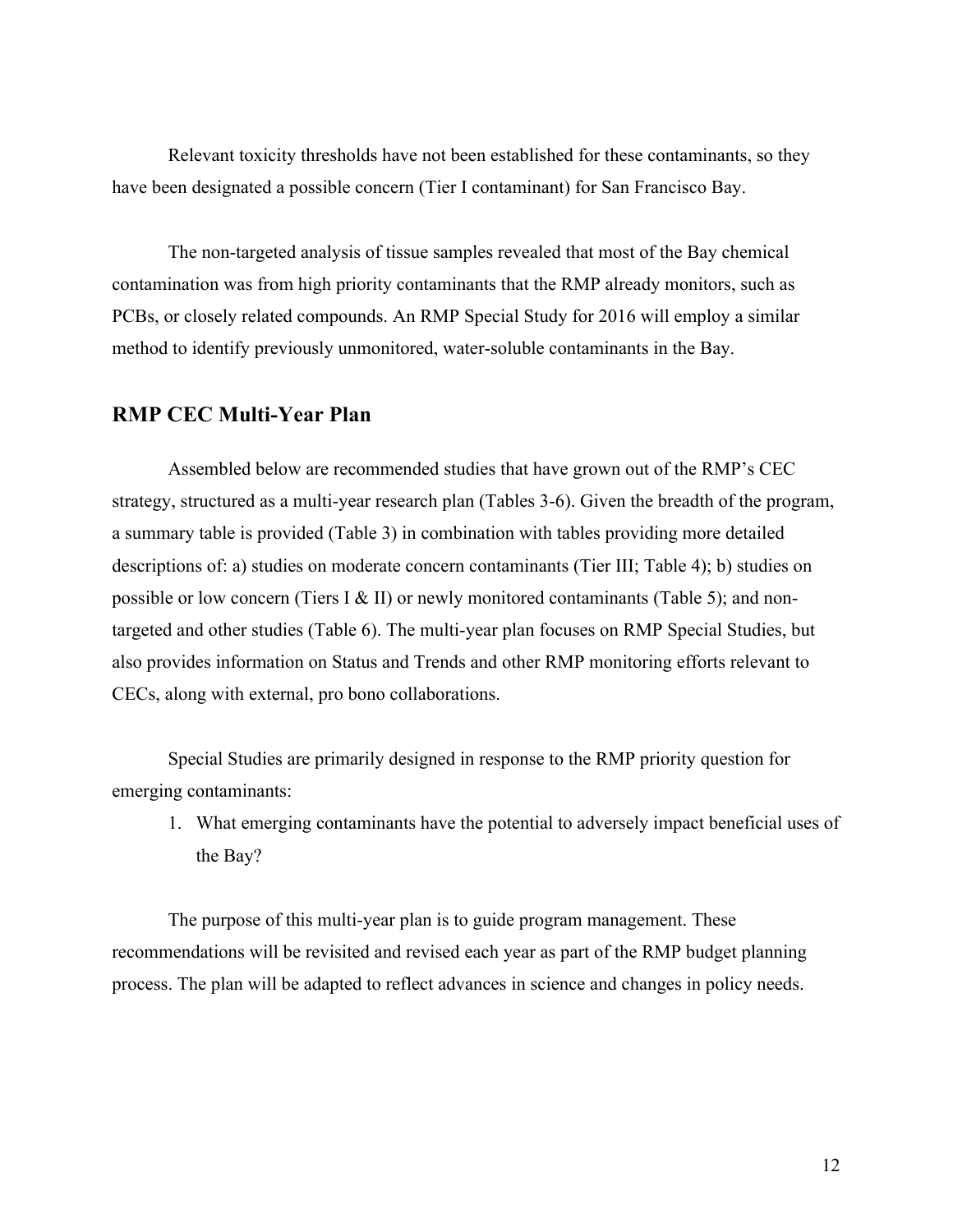| <b>Task</b>                             | <b>Funder</b> | <b>Questions</b><br>addressed | 2013           | 2014       | 2015             | 2016 | 2017 | 2018 | 2019             | 2020 |
|-----------------------------------------|---------------|-------------------------------|----------------|------------|------------------|------|------|------|------------------|------|
| CEC Strategy*                           | RMP - SS      |                               | 20             | 20         | 20               | 48   | 40   | 40   | 40               | 50   |
| Moderate Concern CECs <sup>4</sup>      | RMP - SS      |                               | 36             | 26         | 55               | 30   | 72   | 80   | 60               | 50   |
|                                         | pro bono      |                               | 0              | 30         | 50               | 50   |      |      |                  |      |
| Possible/Low/New CECs <sup>5</sup>      | $RMP - SS$    |                               | 15             | 107        | 9                | 0    | 72   | 50   | 160              | 65   |
|                                         | pro bono      |                               | $\overline{0}$ | 135        | 42               | 10   |      |      |                  |      |
| Non-targeted/Other Studies <sup>6</sup> | RMP - SS      |                               | 70             | 56         | $\theta$         | 52   | 30   | 80   | $\boldsymbol{0}$ | 60   |
|                                         | pro bono      |                               | 0              | 125        | $\left( \right)$ | 16   |      |      |                  |      |
| <b>RMP Special Studies TOTALS</b>       |               |                               | 141            | <b>209</b> | 84               | 130  | 214  | 250  | 260              | 225  |
| pro bono studies TOTALS                 |               |                               |                | 290        | 92               | 76   |      |      |                  |      |

### **Table 3. RMP CEC Research Strategy – Multi-Year Plan Summary, 2015.**

\*Includes full revision of CEC strategy document in 2016 and 2020

|                              |       | sediment |       |          |       | sediment |                     |  |
|------------------------------|-------|----------|-------|----------|-------|----------|---------------------|--|
| For planning purposes: $S&T$ |       | bivalves |       | bivalves |       | bivalves |                     |  |
| monitoring matrices          | water | fish     | water | eggs     | water | eggs     | water fish bivalves |  |

 $4$  See Table 4 for details

<sup>&</sup>lt;sup>5</sup> See Table 5 for details

<sup>&</sup>lt;sup>6</sup> See Table 6 for details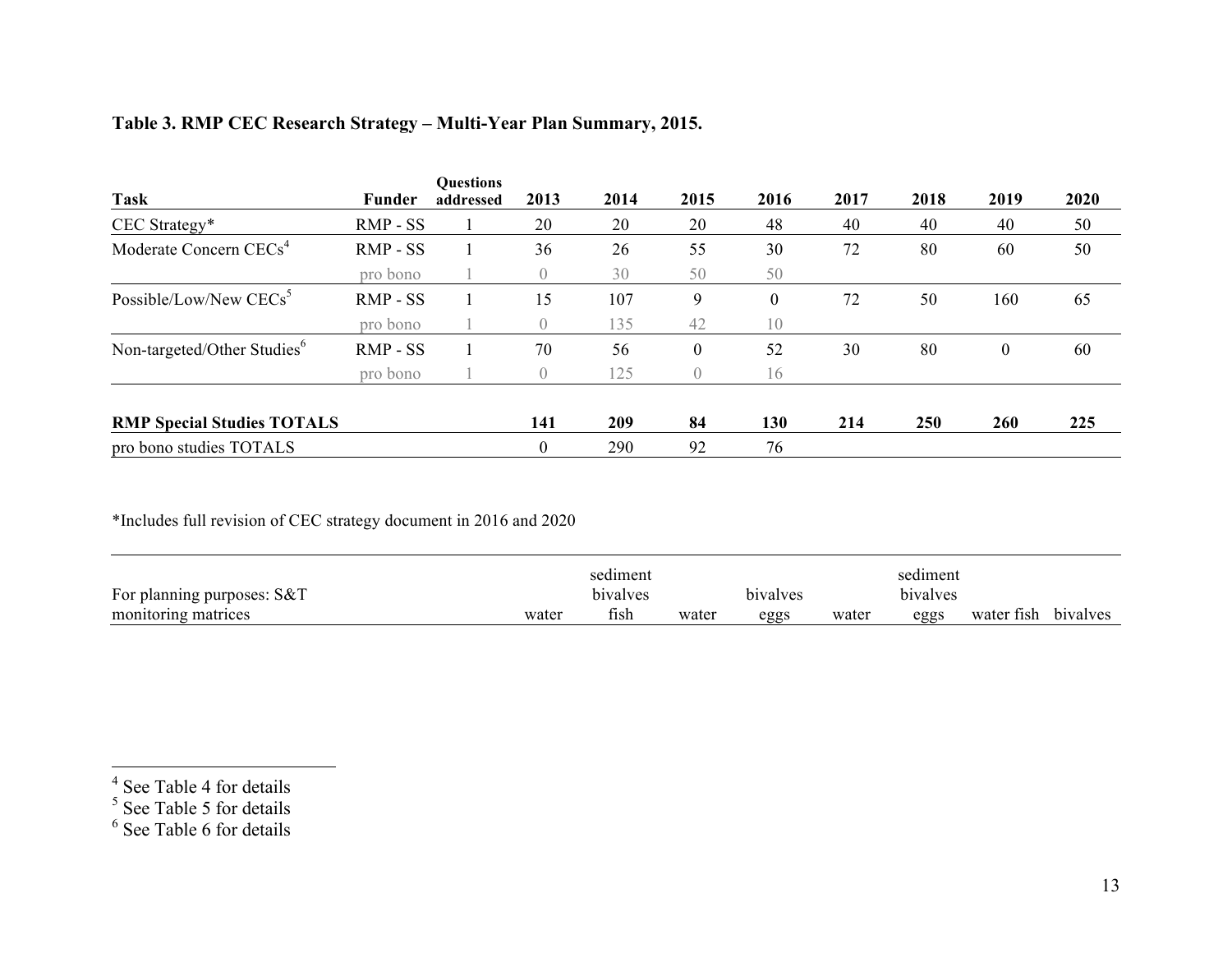#### **Table 4. RMP CEC Research Strategy – Moderate Concern CECs (Tier III), 2015.**

|                                                                                             |                      | <b>Questions</b> |                |                                             |                                        |                                                                     |                                   |                                           |                          |                                |
|---------------------------------------------------------------------------------------------|----------------------|------------------|----------------|---------------------------------------------|----------------------------------------|---------------------------------------------------------------------|-----------------------------------|-------------------------------------------|--------------------------|--------------------------------|
| <b>Task</b>                                                                                 | <b>Funder</b>        | addressed        | 2013           | 2014                                        | 2015                                   | 2016                                                                | 2017                              | 2018                                      | 2019                     | 2020                           |
| PFOS/PFASs                                                                                  | RMP - SS             | $\mathbf{1}$     |                | harbor seals<br>26                          | effluent<br>$27.5**$                   |                                                                     | synthesis to<br>inform<br>mgmt 72 | modeling<br>exercise 30<br>eggs<br>add to |                          | identify<br>unknown<br>PFAS 50 |
|                                                                                             | RMP - S&T            | $\mathbf{1}$     |                | sediment                                    |                                        | eggs                                                                |                                   | sediment<br>S&T?                          |                          |                                |
|                                                                                             | AXYS pro bono        | $\mathbf{1}$     |                | effluent<br>precursor<br>monitoring<br>(30) |                                        |                                                                     |                                   |                                           |                          |                                |
|                                                                                             |                      |                  |                |                                             | effluent TOF<br>presence of<br>unknown | tissue TOF<br>analysis: IDs analysis: IDs<br>presence of<br>unknown |                                   |                                           |                          |                                |
|                                                                                             | DTSC pro bono        | $\mathbf{1}$     |                |                                             | <b>PFAS</b> (50)                       | <b>PFAS</b> (50)                                                    |                                   |                                           |                          |                                |
| NP/NPE                                                                                      | RMP - SS             | -1               |                |                                             |                                        |                                                                     |                                   |                                           | tissue/time<br>trends 60 |                                |
| PBDE                                                                                        | RMP - SS             | -1               | synthesis 36   |                                             |                                        |                                                                     |                                   |                                           |                          |                                |
|                                                                                             | RMP-S&T              | $\mathbf{1}$     |                | sediment<br>bivalves                        |                                        | bivalves eggs                                                       |                                   | bivalves<br>eggs                          | fish                     | bivalves                       |
| Fipronil                                                                                    | RMP - SS             | $\mathbf{1}$     |                |                                             | $27.5***$                              | effluent 30                                                         |                                   |                                           |                          |                                |
|                                                                                             | RMP-S&T<br>RMP - SPL |                  |                |                                             |                                        | stormwater                                                          | stormwater                        | add to sediment S&T?<br>stormwater        | stormwater               | stormwater                     |
| Determine effects of new<br>LID/wastewater treatment<br>methods on Moderate Concern<br>CECs | RMP - SS             | 1                |                |                                             |                                        |                                                                     |                                   | effluent<br>stormwater<br>50              |                          |                                |
| <b>RMP Special Studies TOTALS</b>                                                           |                      |                  | 36             | 26                                          | 55                                     | 30                                                                  | 72                                | 80                                        | 60                       | 50                             |
| pro bono studies TOTALS                                                                     |                      |                  | $\overline{0}$ | 30                                          | 50                                     | 50                                                                  |                                   |                                           |                          |                                |

\*\*2015 \$55K Effluent study focused on PFASs and fipronil; funds are split between these two contaminants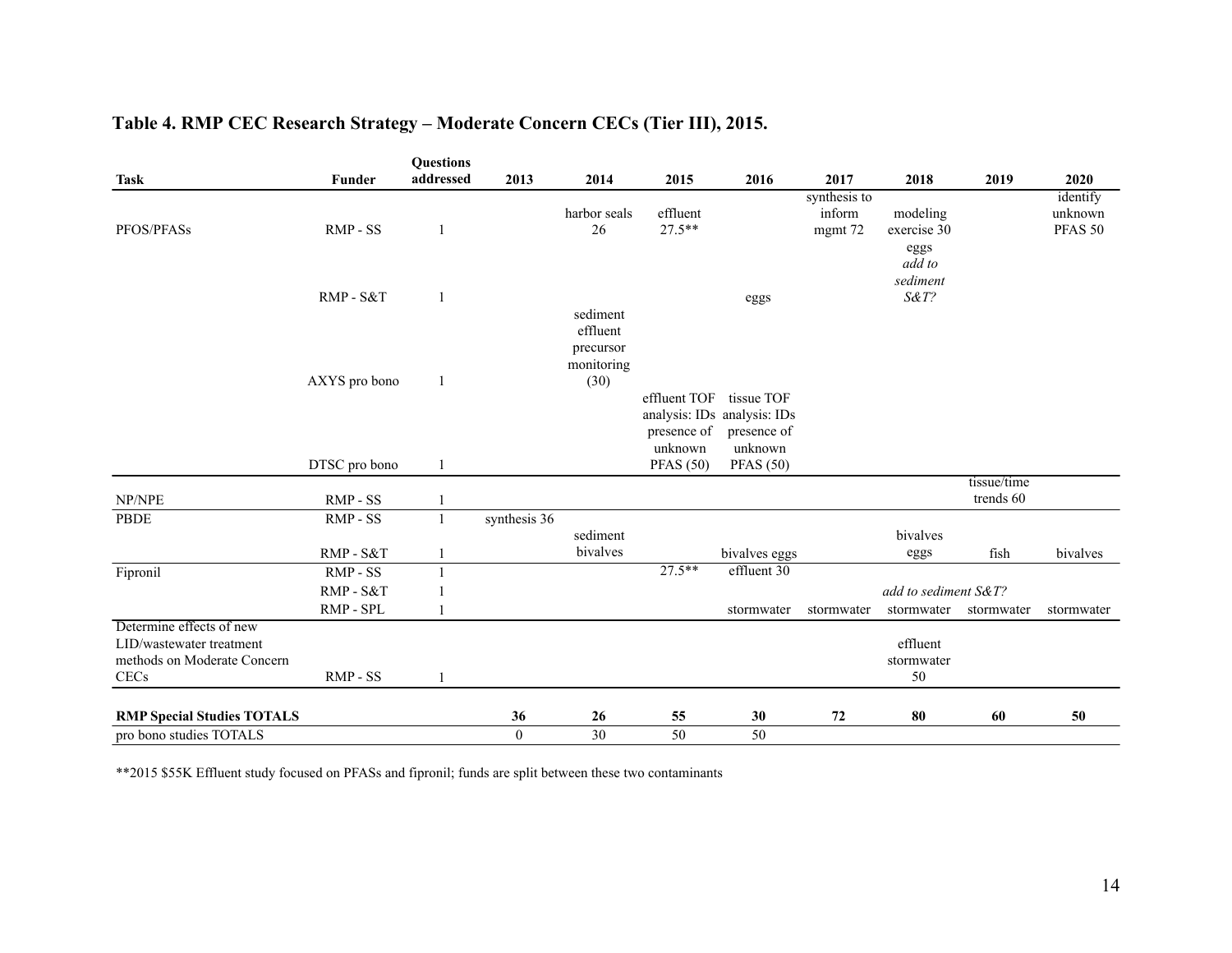|                                                                                      |                                      | <b>Questions</b><br>addressed |                  |                                    |                           |                 |                          |             |                          |               |
|--------------------------------------------------------------------------------------|--------------------------------------|-------------------------------|------------------|------------------------------------|---------------------------|-----------------|--------------------------|-------------|--------------------------|---------------|
| <b>Task</b>                                                                          | <b>Funder</b>                        |                               | 2013             | 2014<br>water                      | 2015                      | 2016            | 2017<br>phosphate        | 2018        | 2019                     | 2020          |
| Alternative flame retardants                                                         | RMP - SS<br>Env. Canada pro          | $\mathbf{1}$                  |                  | sediment<br>tissue 107             |                           |                 | FRs in water<br>50       |             | water 35                 |               |
|                                                                                      | bono                                 | 1                             |                  | water $(2)$                        |                           |                 |                          |             |                          |               |
| Microplastics                                                                        | RMP - SS                             | $\mathbf{1}$                  |                  |                                    | water<br>effluent 9       |                 | margins<br>small fish 22 |             |                          | water/fish 15 |
|                                                                                      | SF Baykeeper in-<br>kind contrib.    |                               |                  |                                    | vessel &<br>crew(2)       |                 |                          |             |                          |               |
| Pharmaceuticals                                                                      | RMP - SS<br>POTWs pro                | 1                             |                  |                                    |                           |                 |                          | sediment 50 |                          | water 50      |
|                                                                                      | bono                                 | 1                             |                  |                                    |                           | effluent $(10)$ |                          |             |                          |               |
| Bisphenols/plastic additives                                                         | $RMP - SS$<br>Da Chen SIU            | $\mathbf{1}$                  |                  |                                    |                           |                 |                          |             |                          |               |
|                                                                                      | pro bono                             | 1                             |                  |                                    | water $(25)$              |                 |                          |             |                          |               |
| Personal care and cleaning<br>product ingredients (e.g.,<br>fragrances, surfactants) | RMP-SS                               | $\mathbf{1}$                  |                  |                                    |                           |                 |                          |             | water 50                 |               |
| Pesticides                                                                           | RMP - SS                             | 1                             | 15               |                                    |                           |                 |                          |             | Napa ag<br>pesticides 75 |               |
|                                                                                      | Env. Canada pro                      |                               |                  |                                    |                           |                 |                          |             |                          |               |
| Siloxanes                                                                            | bono                                 | 1                             |                  | bivalves (5)                       |                           |                 |                          |             |                          |               |
| Halogenated carbazoles                                                               | Da Chen SIU<br>pro bono              | 1                             |                  |                                    | sediment<br>tissue $(15)$ |                 |                          |             |                          |               |
| SDPA/BZT                                                                             | Env. Canada pro<br>bono              | 1                             |                  | water<br>sediment $(3)$            |                           |                 |                          |             |                          |               |
| OH-BDEs/triclosan                                                                    | <b>Bill Arnold</b><br>UMinn pro bono | $\mathbf{1}$                  |                  | water<br>sediment<br>cores $(125)$ |                           |                 |                          |             |                          |               |
| New state priorities***                                                              | <b>State Water</b>                   |                               |                  |                                    |                           |                 |                          |             |                          |               |
| (hormones, BPA, galaxolide)                                                          | Board                                | $\mathbf{1}$                  |                  |                                    |                           |                 | water $(?)$              |             |                          |               |
| <b>RMP Special Studies TOTALS</b>                                                    |                                      |                               | 15               | 107                                | 9                         | $\bf{0}$        | 72                       | 50          | 160                      | 65            |
| pro bono studies TOTALS                                                              |                                      |                               | $\boldsymbol{0}$ | 135                                | $\overline{42}$           | 10              |                          |             |                          |               |

# **Table 5. RMP CEC Research Strategy – Possible/Low Concern CECs (Tier I & II) and Newly Identified CECs, 2015.**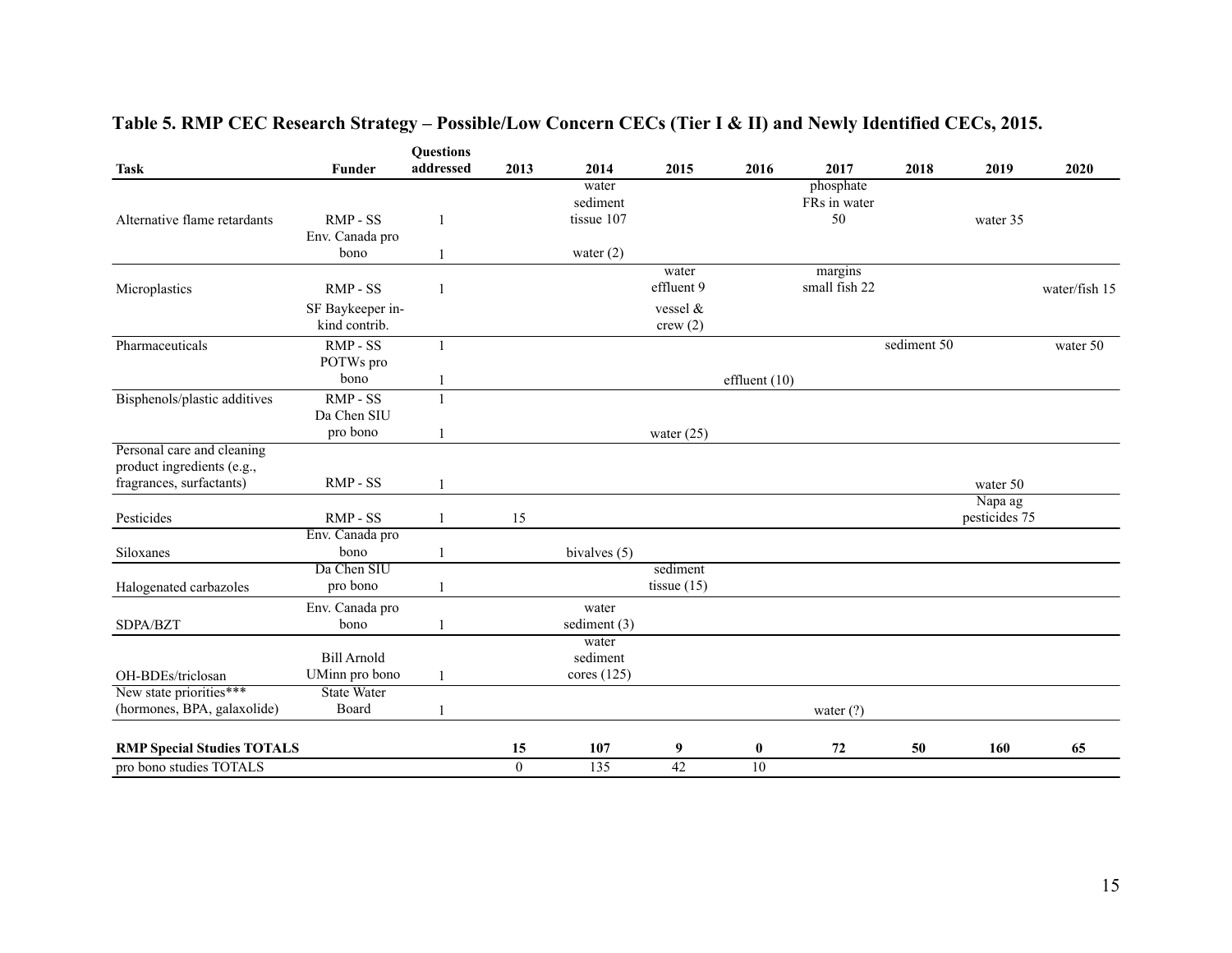# **Table 6. RMP CEC Research Strategy – Non-targeted and Other Studies, 2015.**

|                                   |                   | <b>Questions</b> |              |             |              |                |             |           |              |
|-----------------------------------|-------------------|------------------|--------------|-------------|--------------|----------------|-------------|-----------|--------------|
| <b>Task</b>                       | Funder            | addressed        | 2013         | 2014        | 2015         | 2016           | 2017        | 2018      | 2019         |
| Non-targeted analysis: Tissue     | RMP - S&T         |                  |              |             |              |                | add to S&T? |           |              |
|                                   |                   |                  |              |             |              |                |             | follow-up |              |
|                                   |                   |                  |              |             |              | water          |             | targeted  |              |
| Non-targeted analysis: Water      | RMP - SS          |                  |              |             |              | effluent 52    |             | study 80  |              |
|                                   | Lee Ferguson      |                  |              |             |              |                |             |           |              |
|                                   | Duke pro bono     |                  |              |             |              | in-kind $(10)$ |             |           |              |
|                                   |                   |                  |              |             |              | targeted       |             |           |              |
|                                   |                   |                  |              |             |              | chemistry      |             |           |              |
|                                   | AXYS pro bono     | 1                |              |             |              | add-on $(6)$   |             |           |              |
|                                   |                   |                  |              | water       |              |                |             |           |              |
| Bioanalytical tools               | $RMP - SS$        |                  | 70           | effluent 56 |              |                |             |           |              |
|                                   | <b>SCCWRP</b> pro |                  |              | in-kind     |              |                |             |           |              |
|                                   | bono              |                  |              | (125)       |              |                |             |           |              |
| Brine disposal - investigating    |                   |                  |              |             |              |                |             |           |              |
| alternatives                      | RMP - SS          |                  |              |             |              |                | 30          |           |              |
| <b>RMP Special Studies TOTALS</b> |                   |                  | 70           | 56          | $\bf{0}$     | 52             | 30          | 80        | $\mathbf{0}$ |
| pro bono studies TOTALS           |                   |                  | $\mathbf{0}$ | 125         | $\mathbf{0}$ | 16             |             |           |              |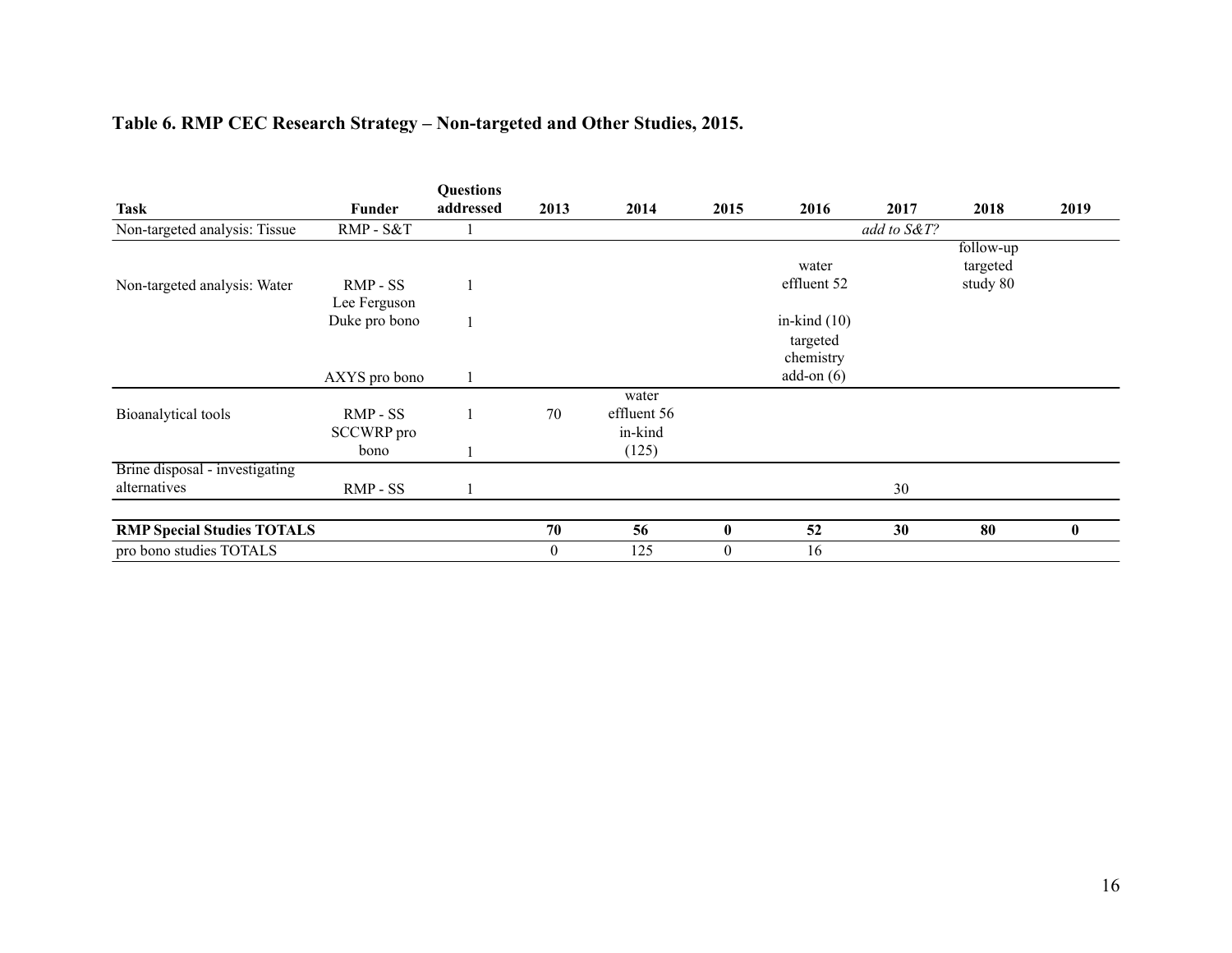### **References**

C8 Panel. http://www.c8sciencepanel.org/

Chaskey, E., Hirsch, T., Drake, T., Ehmann, K., Chu, Y. 2014. Micro-plastic Pollution: A Comparative Survey of Wastewater Effluent in New York. Center for Earth and Environmental Science Student Posters. Book 8. http://digitalcommons.plattsburgh.edu/cees\_student\_posters/8

Custer, C. M., T. W. Custer, H. L. Schoenfuss, B. H. Poganski, and L. Solem. 2012. Exposure and effects of perfluoroalkyl compounds on tree swallows nesting at Lake Johanna in east central Minnesota, USA. Reproductive toxicology 33:556-562.

Davis, JA, Ross, JRM, Bezalel, S, Hunt, JA, Melwani AR, Allen R, Ichikawa G, Bonnema A Heim, W, Crane D. 2012 Contaminants in Fish from the California Coast 2009-2010: Summary Report on a Two-year Screening Survey.

Desforges, J. W., Galbraith M., Ross, P. S. 2015. Ingestion of microplastics by zooplankton in the North Pacific Ocean. Archives of Environmental Contamination and Toxicology.

Dodder, N. G., K. A. Maruya, P. Lee Ferguson, R. Grace, S. Klosterhaus, M. J. La Guardia, G. G. Lauenstein, and J. Ramirez. 2014. Occurrence of contaminants of emerging concern in mussels (*Mytilus spp.*) along the California coast and the influence of land use, storm water discharge, and treated wastewater effluent. Marine pollution bulletin 81:340-346.

ECHA (European Chemicals Agency). Registered substances. Retrieved June 15, 2014 from http://echa.europa.eu/web/guest/information-on-chemicals/registered-substances (last updated June 13, 2014).

Erikson, M., Mason, S. A., Wilson, S., Box, C., Zellers, A., Edwards, W., Farley, H., Amato, S. 2013. Microplastic pollution in the surface waters of the Laurentian Great Lakes. Marine Pollution Bulletin *77*, 177-182.

Fendall, L. S., Sewell, M. A. 2009. Contributing to marine pollution by washing your face: Microplastics in facial cleansers. Marine Pollution Bulletin 58, 1225-1228.

Higgins, C. P.; Field, J. A.; Criddle, C. S.; Luthy, R. G. 2005. Quantitative Determination of Perfluorochemicals in Sediments and Domestic Sludge. *Environmental Science & Technology 39*, (11), 3946-3956.

Houtz, E., Sutton, R, Sedlak, M and J. Park. In preparation. Competing impacts of manufacturing changes and AFFF usage on poly and perfluoralkyl substances in wastewater effluent.

Houtz, E. and Sedlak D. 2012 Oxidative conversion as a means of detecting precursors to perfluoroalkyl acids in urban runoff. Environ. Sci. Technol. 46, 9342-9.